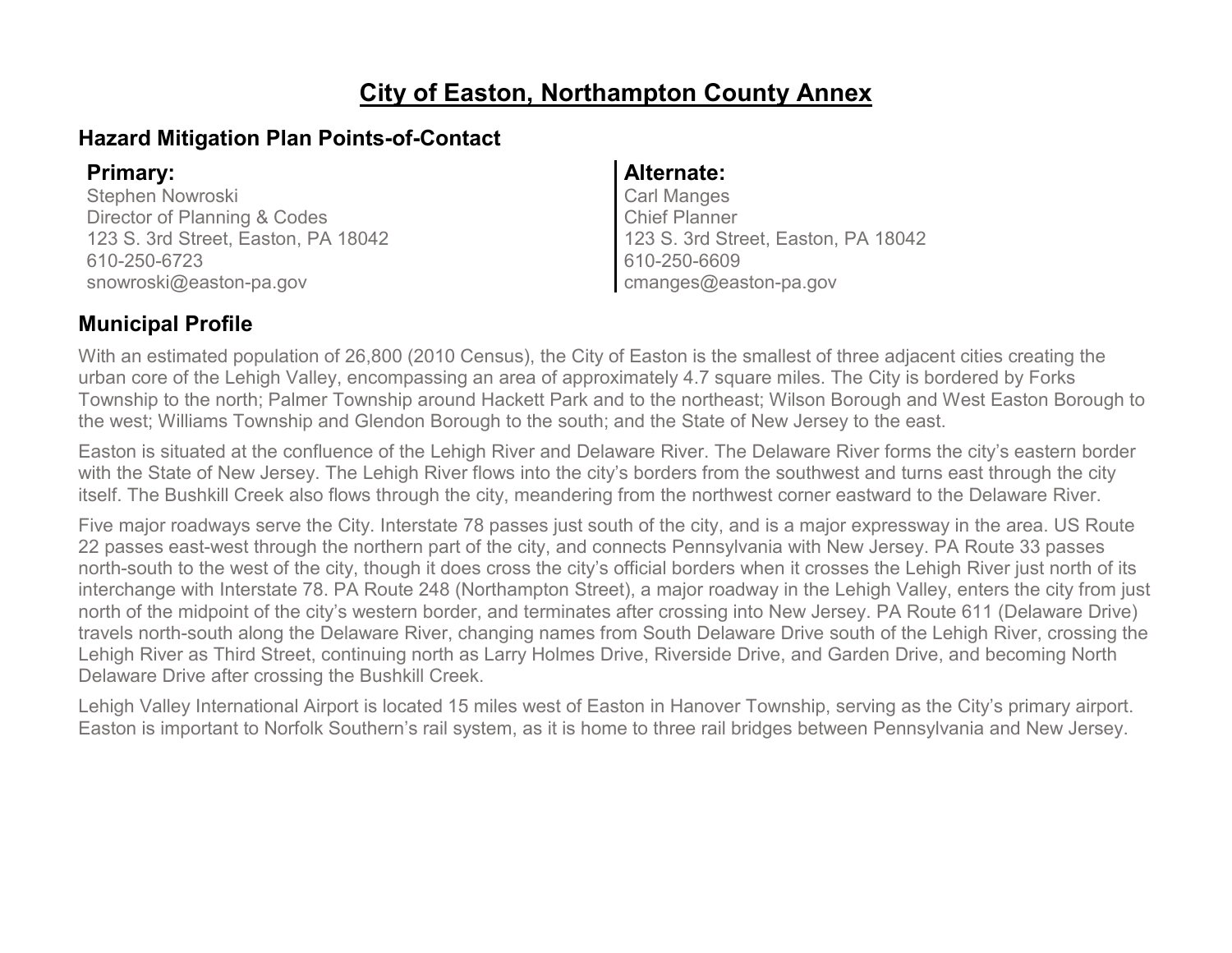#### **Municipal Participation**

1. Identify municipal stakeholders to be involved in the planning process such as, floodplain administrator, public works, emergency management, engineers, planners, etc., and include their specific role in the process.

David Hopkins, Director of Public Works Role: Implementation Carl Menges, Chief Planner / Floodplain Administrator Role: Data gathering

Joe Mauro, City Engineer Role: Implementation

- 2. Identify community stakeholders such as; neighborhood groups, religious groups, major employers / businesses, etc., that will be informed and / or involved in the planning process and describe how they will be involved.
	- Easton Environmental Advisory Council The Boys and Girls Club of Easton Lafayette College **Easton Main Street Initiative** Easton Housing Authority **Easton** ProJect of Easton City of Easton Public Works Third Street Alliance Police Department Nurture Nature Center Fire Department College Hill Neighborhood Association Easton Business Association

3. Describe how the public **will be engaged** in the current planning process examples, newsletters, social media, etc., **and how they were engaged** since the 2013 Hazard Mitigation Plan.

Propose to engage stakeholders through:

Social media Communication with stakeholders City website Announcements with utility bills Outreach through the city emergency alerts service NIXLE Public meetings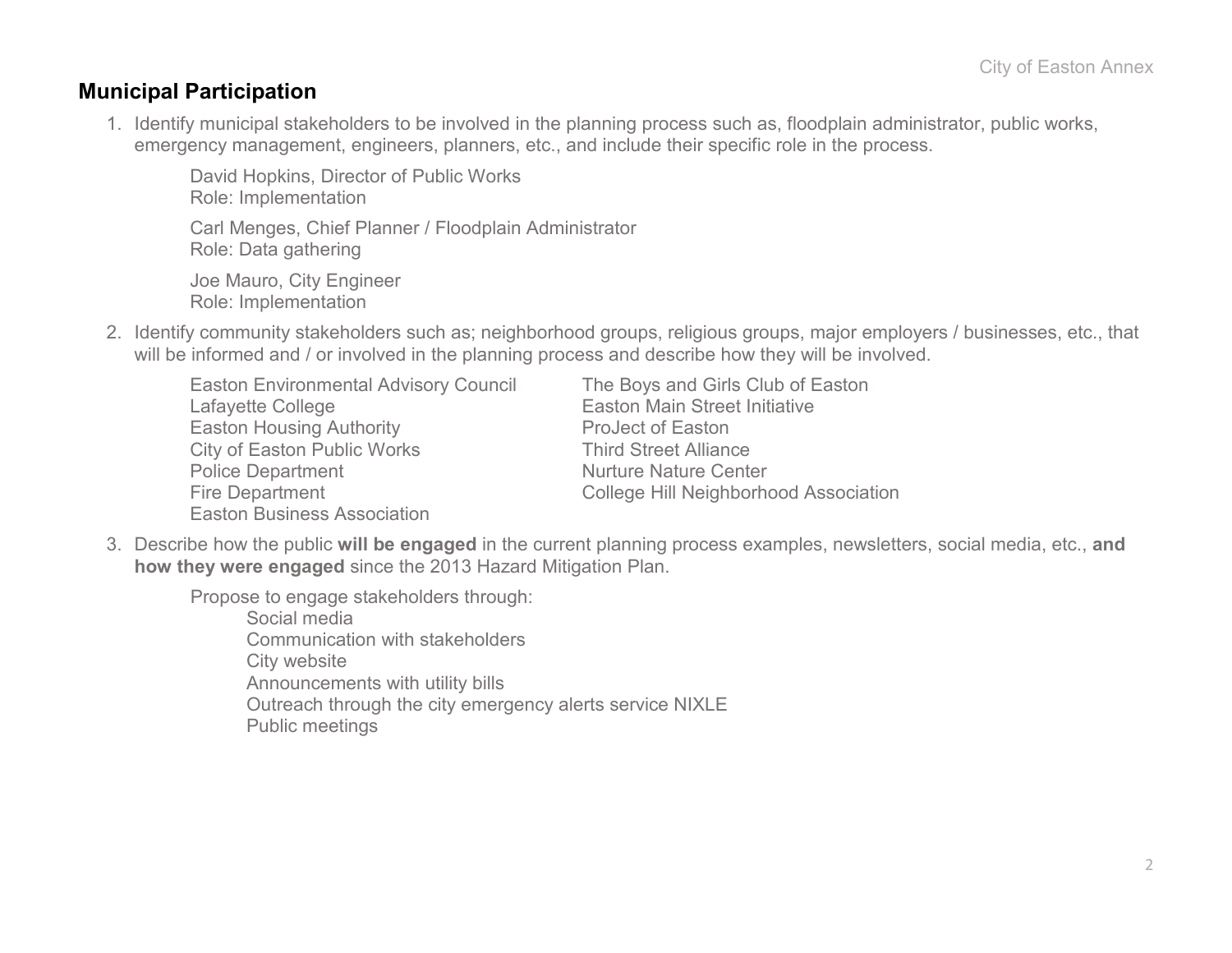# **Compliance with the National Flood Insurance Program (NFIP)**

| <b>Topic</b>                                                                                                                                      | Identify source of information, if<br>different from the one listed.  | <b>Additional Comments</b>                                                                                                                                                                                         |  |
|---------------------------------------------------------------------------------------------------------------------------------------------------|-----------------------------------------------------------------------|--------------------------------------------------------------------------------------------------------------------------------------------------------------------------------------------------------------------|--|
| <b>1. Staff Resources</b>                                                                                                                         |                                                                       |                                                                                                                                                                                                                    |  |
| Is the Community Floodplain Administrator (FPA) or NFIP Coordinator certified?                                                                    | <b>Community FPA</b>                                                  | <b>No</b>                                                                                                                                                                                                          |  |
| Is floodplain management an auxiliary function?                                                                                                   | <b>Community FPA</b>                                                  | <b>No</b>                                                                                                                                                                                                          |  |
| Provide an explanation of NFIP administration services (e.g., permit review, GGIS,<br>education or outreach, inspections, engineering capability) | <b>Community FPA</b>                                                  | Zoning application review, GIS                                                                                                                                                                                     |  |
| What are the barriers to running an effective NFIP program in the community, if any?                                                              | <b>Community FPA</b>                                                  | None                                                                                                                                                                                                               |  |
| 2. Compliance History                                                                                                                             |                                                                       |                                                                                                                                                                                                                    |  |
| Is the community in good standing with the NFIP?                                                                                                  | State NFIP Coordinator, FEMA NFIP<br>Specialist, or community records | Yes                                                                                                                                                                                                                |  |
| Are there any outstanding compliance issues (i.e., current violations)?                                                                           |                                                                       | <b>No</b>                                                                                                                                                                                                          |  |
| When was the most recent Community Assistance Visits (CAV) or Community<br><b>Assistance Contact (CAC)?</b>                                       |                                                                       | ??                                                                                                                                                                                                                 |  |
| Is a CAV or CAC scheduled or needed?                                                                                                              |                                                                       | <b>No</b>                                                                                                                                                                                                          |  |
| 3. Regulation                                                                                                                                     |                                                                       |                                                                                                                                                                                                                    |  |
| When did the community enter the NFIP?                                                                                                            | <b>NFIP Community Status Book</b>                                     | 10/17/1978                                                                                                                                                                                                         |  |
| Are the Flood Insurance Rate Maps (FIRMs) digital or paper?<br>How are residents assisted with mapping?                                           | <b>Community FPA</b>                                                  | Digital 2014                                                                                                                                                                                                       |  |
| Do floodplain regulations meet or exceed FEMA or State minimum requirements?<br>If so, in what ways?                                              | <b>Community FPA</b>                                                  | Yes, updated floodplain ordinance<br>based on FEMA regulations.                                                                                                                                                    |  |
| Describe the permitting process                                                                                                                   | Community FPA, State, FEMA NFIP                                       | Floodplain application has to be<br>submitted. Includes an evacuation<br>procedure and how a flood event or<br>warning is monitored. Any new<br>development is inspected to make<br>sure of floodplain compliance. |  |
| <b>4. Insurance Summary</b>                                                                                                                       |                                                                       |                                                                                                                                                                                                                    |  |
| How many NFIP policies are in the community?<br>What is the total premium and coverage?                                                           | State NFIP Coordinator or<br><b>FEMA NFIP Specialist</b>              | 110                                                                                                                                                                                                                |  |
| How many claims have been paid in the community? What is the total amount of paid<br>claims? How many substantial damage claims have there been?  | FEMA NFIP or<br><b>Insurance Specialist</b>                           | 41                                                                                                                                                                                                                 |  |
| How many structures are exposed to flood risk within the community?                                                                               | <b>Community FPA or GIS Analyst</b>                                   | 208                                                                                                                                                                                                                |  |
| Describe any areas of flood risk with limited NFIP policy coverage                                                                                | Community FPA or<br><b>FEMA Insurance Specialist</b>                  | None                                                                                                                                                                                                               |  |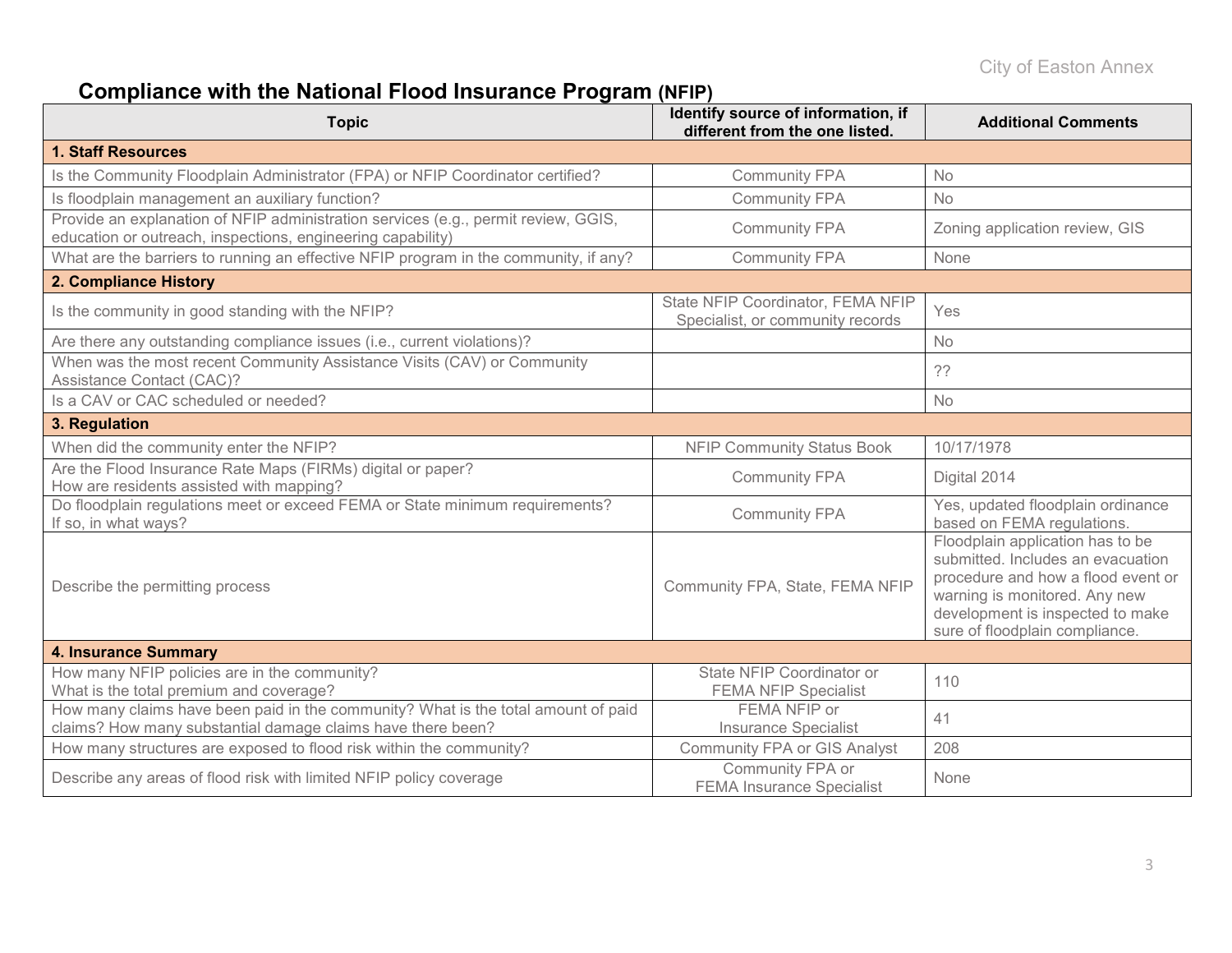#### **Compliance with the National Flood Insurance Program (NFIP) –** *continued*

| Topic                                                                                   | Identify source of information, if<br>different from the one listed.     | <b>Additional Comments</b> |  |
|-----------------------------------------------------------------------------------------|--------------------------------------------------------------------------|----------------------------|--|
| 5. Community Rating System (CRS)                                                        |                                                                          |                            |  |
| Does the community participate in CRS?                                                  | Community FPA, State, or FEMA NFIP   No                                  |                            |  |
| If so, what is the community's CRS Class Ranking?                                       | Flood Insurance Manual<br>(http://www.fema.gov/floodinsurancemanual.gov) | N/A                        |  |
| What categories and activities provide CRS points and how can the Class be<br>improved? |                                                                          | N/A                        |  |
| Does the plan include CRS planning requirements?                                        | Community FPA, FEMA CRS<br>Coordinator, or ISO representative            | N/A                        |  |

#### **Community Assets**

Community assets are defined to include anything that is important to the character as well as the function of a community, and can be described in four categories, they are; people, economy, natural environment and built environment. Please identify the community assets and location under each category.

- **1. People**
	- Concentrations of vulnerable populations such as the elderly, physically or mentally disabled, non-English speaking, and the medically or chemically dependent.

| Harlan House          | <b>Third Street Alliance</b>                                 |
|-----------------------|--------------------------------------------------------------|
| <b>Walters House</b>  | <b>Transitional Housing</b>                                  |
| <b>Bushkill House</b> | Northampton County Prison                                    |
| Easton Home           | Neston Heights Citizen Living                                |
| Safe Harbor           | Public Housing Units on Rock, Milton, Union, St. Joseph, and |
|                       | Elm Streets.                                                 |

 Types of visiting populations where large numbers of people are concentrated such as visitors for special events and students.

| Crayola              | Lafayette College           |
|----------------------|-----------------------------|
| <b>State Theatre</b> | <b>Government Buildings</b> |
| <b>Hotels</b>        | <b>Annual Festivals</b>     |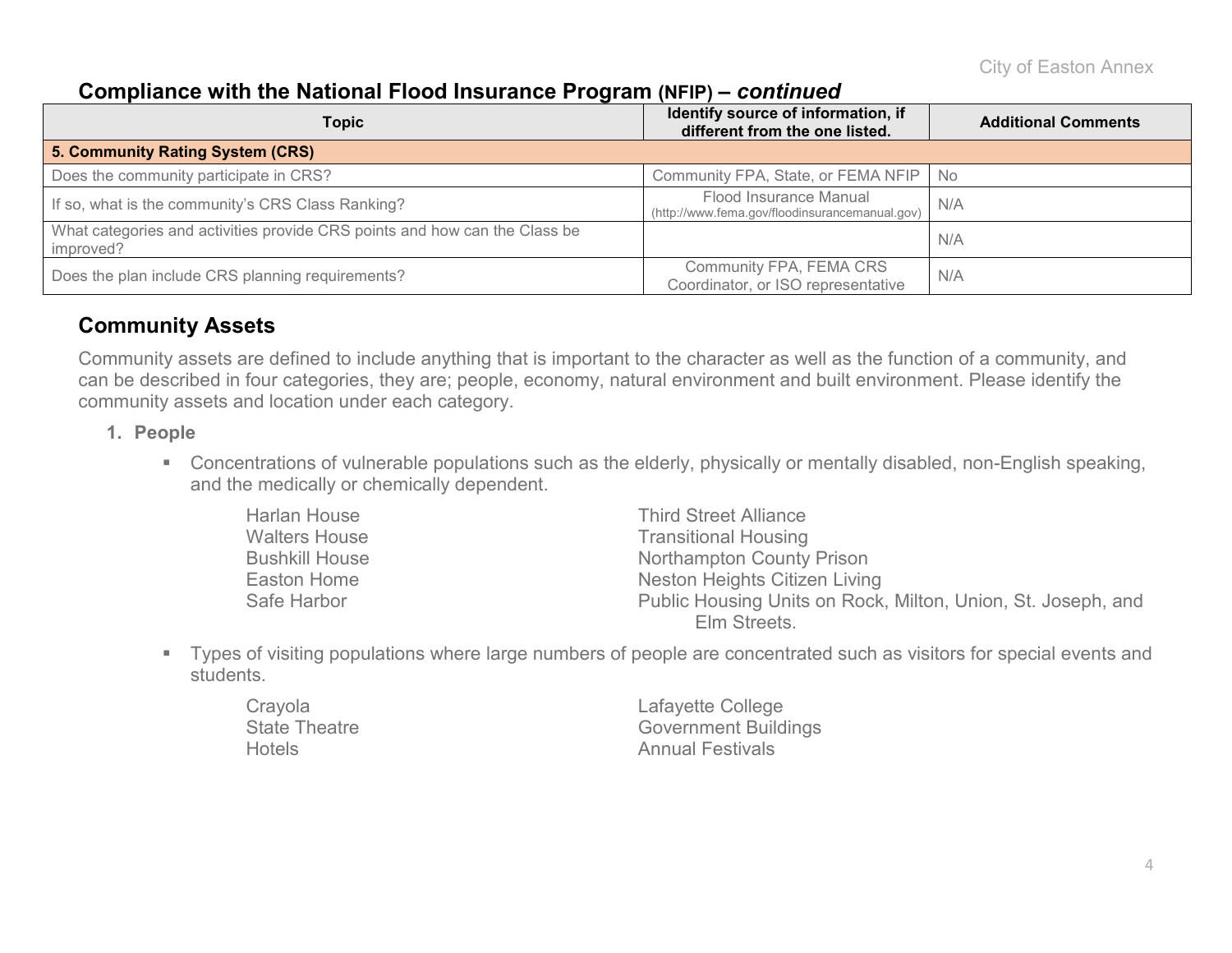#### **Community Assets –** *continued*

#### **2. Economy**

Major employers, primary economic sectors such as agriculture and commercial centers where losses would have a severe impact on the community.

| Lafayette College        |
|--------------------------|
| <b>City Government</b>   |
| Crayola                  |
| <b>Housing Authority</b> |

City of Easton **Express Times FPS Financial** 

#### **3. Natural Environment**

Those areas / features that can provide protective functions that reduce the magnitude of hazard events such as, wetlands or riparian areas, and other environmental features important to protect.

Lehigh / Delaware Dam Chain Dam Bushkill Creek Dam Riparian buffer along Delaware & Lehigh Rivers

#### **4. Built Environment**

 Existing structures such as, concentrations of buildings that may be more vulnerable to hazards based on location, age, construction type and / or condition of use.

| Easton Downtown                                                      | Route 611                                    |
|----------------------------------------------------------------------|----------------------------------------------|
| Lehigh Drive                                                         | N & S Delaware Drive                         |
| <b>Bushkill Drive</b>                                                | N. 3 <sup>rd</sup> Street, north of Route 22 |
| The Flats including Lynn Street, Winter Street and Buttonwood Street |                                              |

**Infrastructure systems such as water and wastewater facilities, power utilities, transportation systems,** communication systems, energy pipelines and storage.

| <b>Sewage Treatment Plant</b> |
|-------------------------------|
| Water Treatment Plant         |
| Intermodal Center             |

Met-Ed Lafayette Substation Lehigh Drive Pumping Station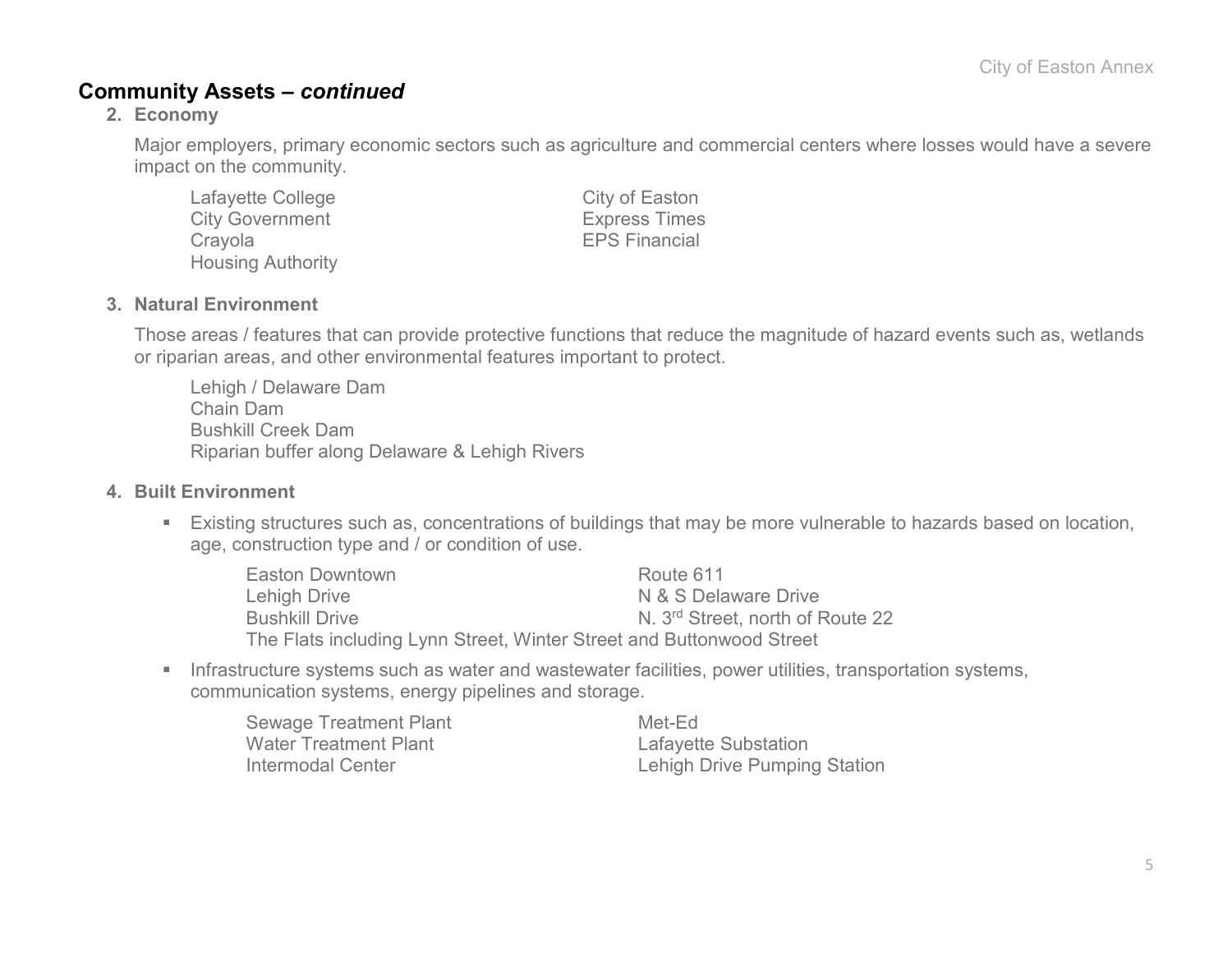#### **Community Assets –** *continued*

High potential loss facilities such as, dams, locations that house hazardous materials, military and / or civilian defense installations.

Lehigh / Delaware Dam Chain Dam Bushkill Creek Dam

 Critical facilities such as, hospitals, medical facilities, police and fires stations, emergency operations centers, shelters, schools and airports / heliports.

Easton Police Department<br>
South Side Fire Station<br>
Cheston Elementa Central Fire Station March Elementary School Third Street Alliance

**Cheston Elementary School** College Hill Fire Station<br>
Central Fire Station<br>
March Elementary School<br>
March Elementary School Easton Arts Academy Charter School

Cultural / historical resources such as, museums, parks, stadiums, etc.

| <b>State Theatre</b>                                                  | <b>Easton Public Library</b> |
|-----------------------------------------------------------------------|------------------------------|
| <b>Riverside Park</b>                                                 | <b>Cottingham Stadium</b>    |
| <b>Scott Park</b>                                                     | <b>Bachmann Publik House</b> |
| Hugh Moore Park                                                       | Delaware Canal State Park    |
| Northampton County Historical and Genealogical Society (Sigal Museum) |                              |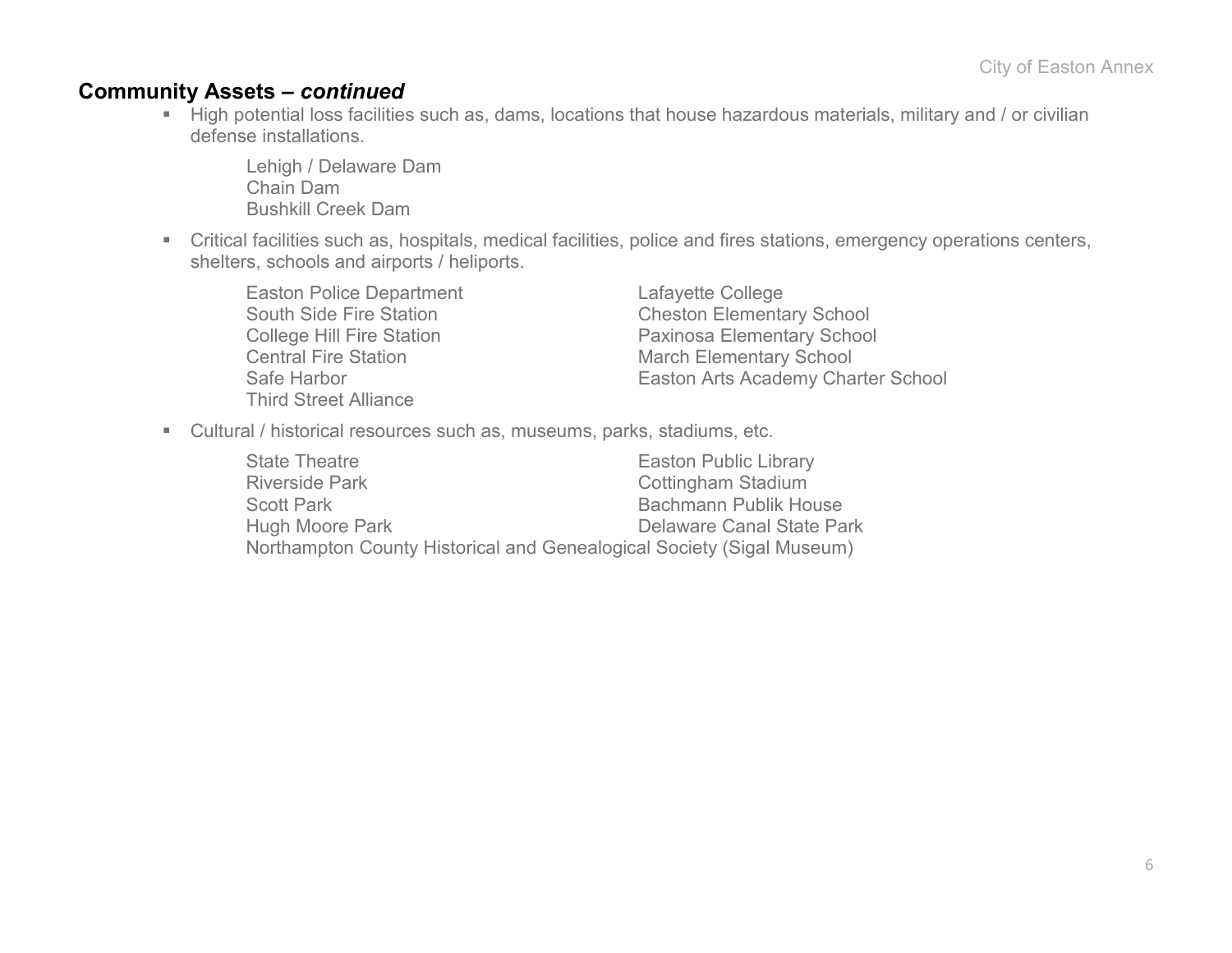# **Capability Assessment**

|                 |                                                                  | <b>Status</b>        |                                                              |                      |                                                     | <b>Effect on</b><br><b>Hazard Loss</b>                 |                                                               | Has the 2013                                                                                            | How can                                                                    |                                      |
|-----------------|------------------------------------------------------------------|----------------------|--------------------------------------------------------------|----------------------|-----------------------------------------------------|--------------------------------------------------------|---------------------------------------------------------------|---------------------------------------------------------------------------------------------------------|----------------------------------------------------------------------------|--------------------------------------|
| Capability      | <b>Regulatory</b><br>$\checkmark$ Tools<br>$\checkmark$ Programs | Place<br>$\subseteq$ | <b>Date</b><br><b>Adopted</b><br><b>or</b><br><b>Updated</b> | Development<br>Under | Department /<br><b>Agency</b><br><b>Responsible</b> | <b>Reduction:</b><br>-Supports<br>-Neutral<br>-Hinders | <b>Change since</b><br>2013 Plan?<br>+ Positive<br>- Negative | <b>Plan been</b><br>integrated<br>into the<br><b>Regulatory</b><br><b>Tool/Program</b><br>? If so, how? | these<br>capabilities<br>be expanded<br>and improved<br>to reduce<br>risk? | <b>Additional</b><br><b>Comments</b> |
|                 | Comprehensive Plan                                               | $\times$             | 2017                                                         |                      | Planning &<br>Codes                                 | Supports                                               | Positive                                                      | Waterfront<br>corridors<br>provide<br>information on<br>appropriate<br>design in flood<br>zones         |                                                                            |                                      |
|                 | Capital Improvement Plan                                         | $\times$             |                                                              |                      | Finance                                             |                                                        |                                                               |                                                                                                         |                                                                            |                                      |
| Regulatory      | Economic Development Plan                                        | $\times$             |                                                              |                      | Economic<br>Development                             |                                                        |                                                               |                                                                                                         |                                                                            |                                      |
|                 | Continuity of Operations Plan                                    | $\times$             |                                                              |                      | Administration                                      |                                                        |                                                               |                                                                                                         |                                                                            |                                      |
|                 | Stormwater Management Plan /<br>Ordinance                        | $\times$             |                                                              |                      | Planning &<br>Codes                                 |                                                        |                                                               |                                                                                                         |                                                                            |                                      |
| ×               | Open Space Management Plan<br>(or Parks/Rec., Greenways Plan)    | $\mathsf X$          |                                                              |                      | Planning &<br>Codes                                 |                                                        |                                                               |                                                                                                         |                                                                            |                                      |
| <b>Planning</b> | <b>Natural Resource Protection Plan</b>                          | $\chi$               |                                                              |                      | Planning &<br>Codes                                 |                                                        |                                                               |                                                                                                         |                                                                            |                                      |
|                 | <b>Transportation Plan</b>                                       | $\times$             |                                                              |                      | Planning &<br>Codes                                 |                                                        |                                                               |                                                                                                         |                                                                            |                                      |
| $\div$          | <b>Historic Preservation Plan</b>                                | $\times$             |                                                              |                      | Planning &<br>Codes                                 |                                                        |                                                               |                                                                                                         |                                                                            |                                      |
|                 | Floodplain Management Plan                                       | $\chi$               |                                                              |                      | Planning &<br>Codes                                 |                                                        |                                                               |                                                                                                         |                                                                            |                                      |
|                 | <b>Farmland Preservation</b>                                     |                      |                                                              |                      |                                                     |                                                        |                                                               |                                                                                                         |                                                                            |                                      |
|                 | <b>Evacuation Plan</b>                                           | $\times$             |                                                              |                      | Police                                              |                                                        |                                                               |                                                                                                         |                                                                            |                                      |
|                 | Disaster Recovery Plan                                           | $\times$             |                                                              |                      | Emergency<br>Management                             |                                                        |                                                               |                                                                                                         |                                                                            |                                      |
|                 | <b>Hazard Mitigation Plan</b>                                    | $\times$             | 3/2019                                                       |                      | Planning &<br>Codes                                 |                                                        |                                                               |                                                                                                         |                                                                            |                                      |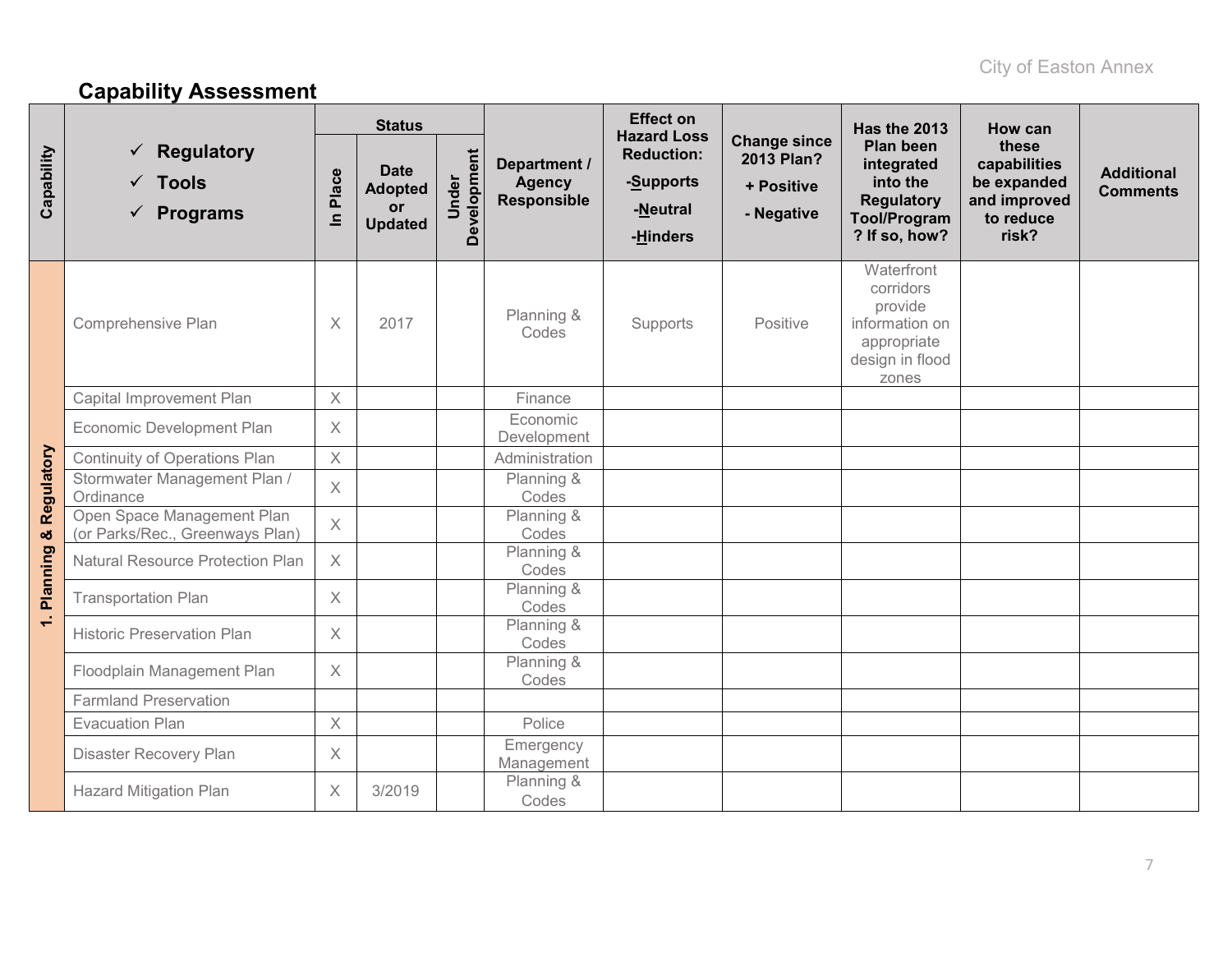|            | <b>Status</b>                                                                              | <b>Effect on</b> |                                                       | <b>Has the 2013</b>  | How can                                             |                                                                              |                                                                      |                                                                                           |                                                                            |                                      |
|------------|--------------------------------------------------------------------------------------------|------------------|-------------------------------------------------------|----------------------|-----------------------------------------------------|------------------------------------------------------------------------------|----------------------------------------------------------------------|-------------------------------------------------------------------------------------------|----------------------------------------------------------------------------|--------------------------------------|
| Capability | <b>Regulatory</b><br>$\checkmark$<br><b>Tools</b><br>$\checkmark$<br>$\checkmark$ Programs | es<br>Pla<br>으   | <b>Date</b><br><b>Adopted</b><br>or<br><b>Updated</b> | Under<br>Development | Department /<br><b>Agency</b><br><b>Responsible</b> | <b>Hazard Loss</b><br><b>Reduction:</b><br>-Supports<br>-Neutral<br>-Hinders | <b>Change since</b><br><b>2013 Plan?</b><br>+ Positive<br>- Negative | Plan been<br>integrated<br>into the<br><b>Regulatory</b><br>Tool/Program<br>? If so, how? | these<br>capabilities<br>be expanded<br>and improved<br>to reduce<br>risk? | <b>Additional</b><br><b>Comments</b> |
|            | <b>Emergency Operations Plan</b>                                                           | $\times$         | 6/2020                                                |                      | Emergency<br>Management                             |                                                                              |                                                                      |                                                                                           |                                                                            |                                      |
| Regulatory | Zoning Regulations                                                                         | $\times$         |                                                       |                      | Planning &<br>Codes                                 |                                                                              |                                                                      |                                                                                           |                                                                            |                                      |
|            | <b>Floodplain Regulations</b>                                                              | $\times$         | 2014                                                  |                      | Planning &<br>Codes                                 |                                                                              |                                                                      |                                                                                           |                                                                            |                                      |
| οð         | <b>NFIP Participation</b>                                                                  | $\times$         |                                                       |                      | Planning &<br>Codes                                 |                                                                              |                                                                      |                                                                                           |                                                                            |                                      |
| Planning   | <b>Building Code</b>                                                                       | $\times$         |                                                       |                      | Codes                                               |                                                                              |                                                                      |                                                                                           |                                                                            |                                      |
|            | Fire Code                                                                                  | $\times$         |                                                       |                      | Codes                                               |                                                                              |                                                                      |                                                                                           |                                                                            |                                      |
| ÷          | Other                                                                                      |                  |                                                       |                      |                                                     |                                                                              |                                                                      |                                                                                           |                                                                            |                                      |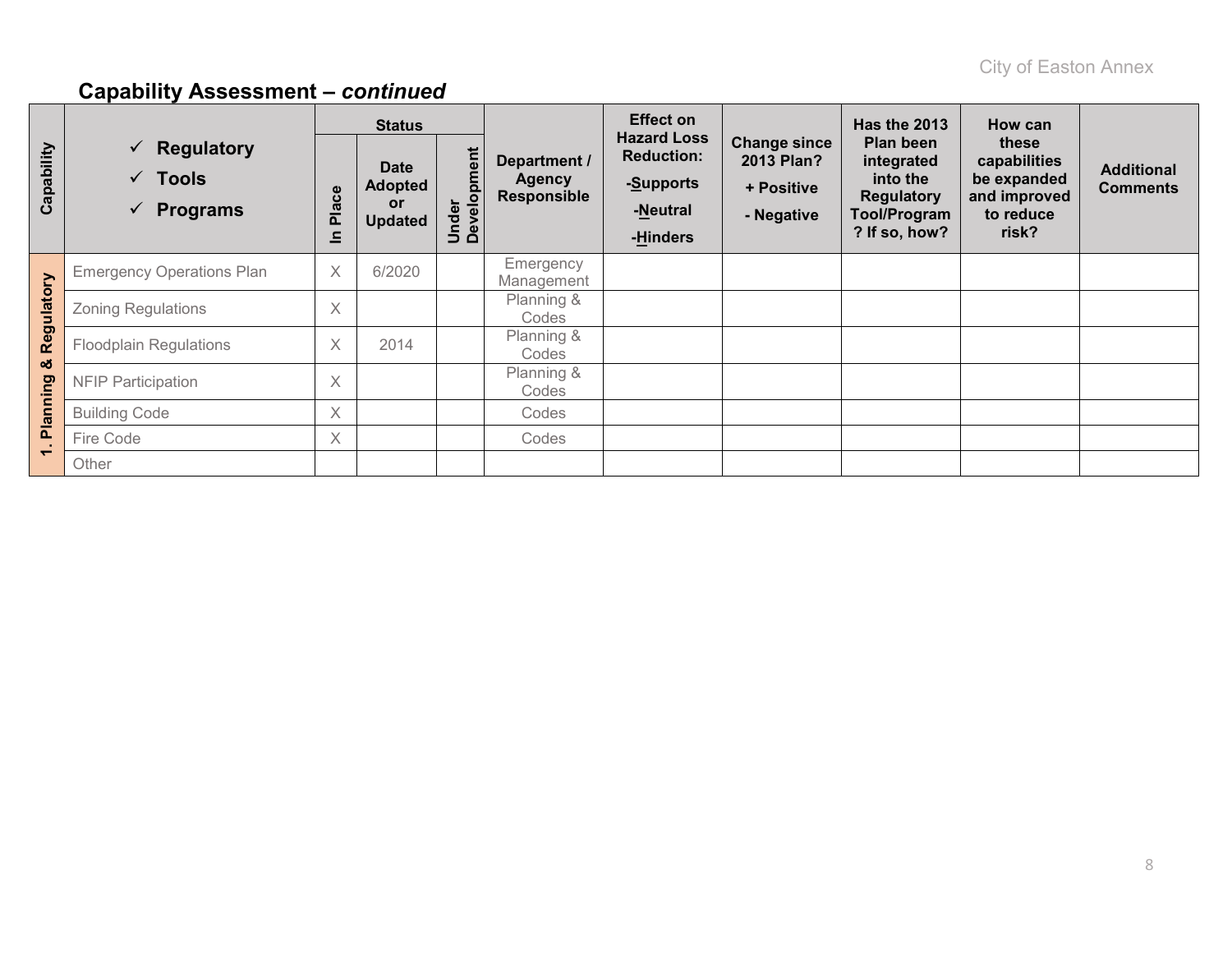| Capability             | $\checkmark$ Staff<br><b>Personnel</b><br><b>Resources</b>                                                                       | <b>Yes</b> | <b>No</b> | Department /<br><b>Agency</b> | Change<br>since 2013<br>Plan?<br>+ Positive<br>- Negative | How can these<br>capabilities be<br>expanded and<br>improved to<br>reduce risk? | <b>Additional</b><br><b>Comments</b> |
|------------------------|----------------------------------------------------------------------------------------------------------------------------------|------------|-----------|-------------------------------|-----------------------------------------------------------|---------------------------------------------------------------------------------|--------------------------------------|
|                        | Planners (with land use / land development knowledge)                                                                            | X          |           | Planning                      |                                                           |                                                                                 |                                      |
|                        | Planners or engineers (with natural and / or human-caused hazards<br>knowledge)                                                  | X          |           | Planning /<br>Engineering     |                                                           |                                                                                 |                                      |
| echnology              | Engineers or professionals trained in building and / or infrastructure<br>construction practices (including building inspectors) | X          |           | Codes and Fire                |                                                           |                                                                                 |                                      |
| ⊢<br>×                 | <b>Emergency Manager</b>                                                                                                         | X          |           | Fire & Planning               |                                                           |                                                                                 |                                      |
|                        | Floodplain administrator / manager                                                                                               | X          |           | Planning                      |                                                           |                                                                                 |                                      |
|                        | Land surveyors                                                                                                                   |            | X         |                               |                                                           |                                                                                 |                                      |
|                        | Staff familiar with the hazards of the community                                                                                 | X          |           | All Departments               |                                                           |                                                                                 |                                      |
| dministrative          | Personnel skilled in Geographical Information Systems (GIS) and / or<br>FEMA's HAZUS program                                     | X          |           | Planning                      |                                                           |                                                                                 |                                      |
| ∢<br>$\mathbf{\Omega}$ | Grant writers or fiscal staff to handle large / complex grants                                                                   | X          |           | All Department                |                                                           |                                                                                 |                                      |
|                        | Other                                                                                                                            |            |           |                               |                                                           |                                                                                 |                                      |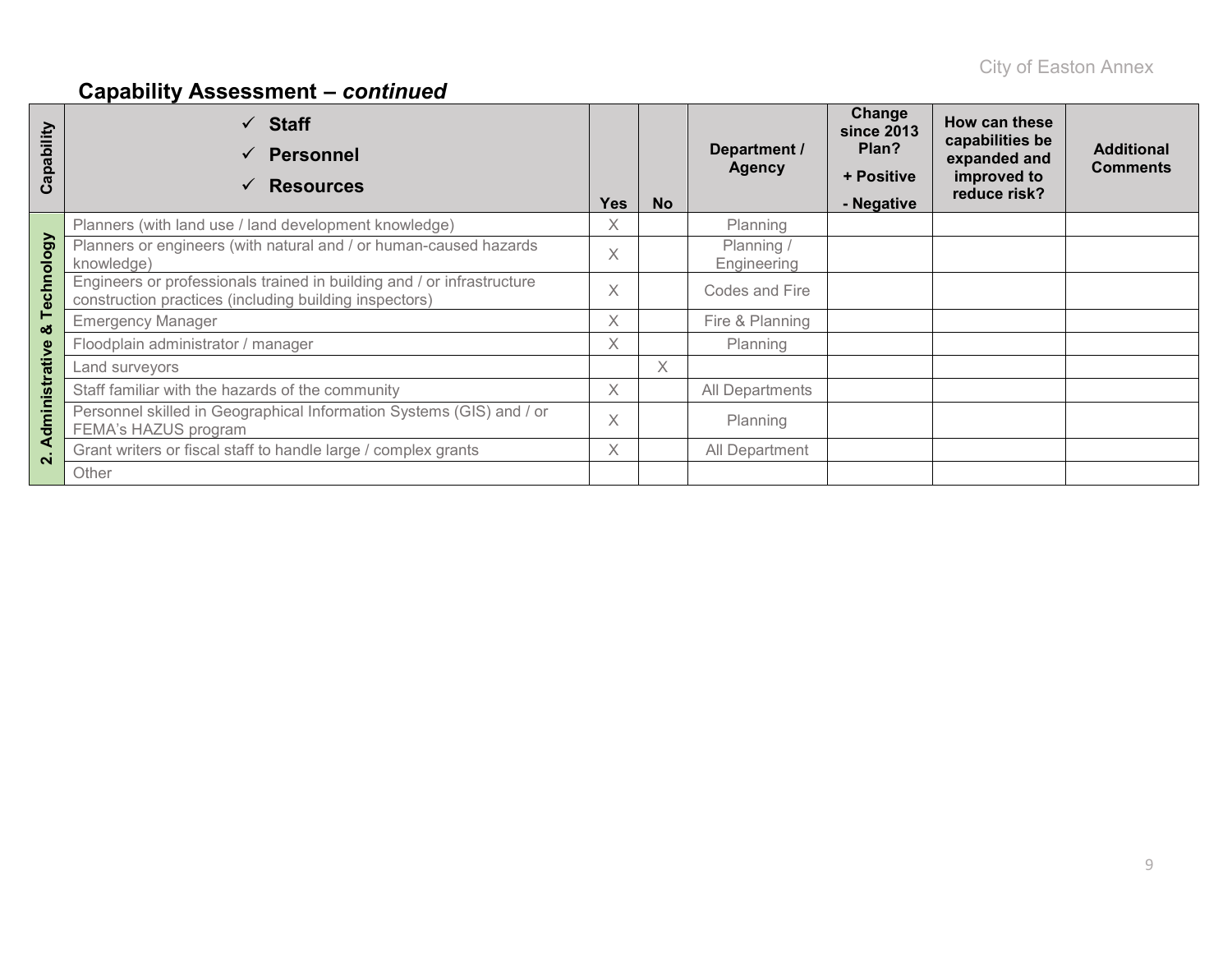| Capability             |                                                         | <b>Yes</b> | <b>No</b> | Department /<br><b>Agency</b> | <b>Change since</b><br>2013 Plan?<br>+ Positive<br>- Negative | How can these<br>capabilities be<br>expanded and<br>improved to<br>reduce risk? | <b>Additional</b><br><b>Comments</b> |
|------------------------|---------------------------------------------------------|------------|-----------|-------------------------------|---------------------------------------------------------------|---------------------------------------------------------------------------------|--------------------------------------|
|                        | Capital improvement programming                         | X          |           | Finance &<br>Administration   |                                                               |                                                                                 |                                      |
|                        | <b>Community Development Block Grants (CDBG)</b>        | X          |           | Economic<br>Development       |                                                               |                                                                                 |                                      |
|                        | Special purposes taxes                                  | X          |           | Finance &<br>Administration   |                                                               |                                                                                 |                                      |
|                        | Gas / Electricity utility fees                          | X          |           | Finance &<br>Administration   |                                                               |                                                                                 |                                      |
|                        | Water / Sewer fees                                      | X          |           | Finance &<br>Administration   |                                                               |                                                                                 |                                      |
| 3. Financial Resources | Stormwater utility fees                                 | X          |           | Finance &<br>Administration   |                                                               |                                                                                 |                                      |
|                        | Development impact fees                                 | X          |           | Finance &<br>Administration   |                                                               |                                                                                 |                                      |
|                        | General obligation, revenue, and / or special tax bonds | X          |           | Finance &<br>Administration   |                                                               |                                                                                 |                                      |
|                        | Partnering arrangements or intergovernmental agreements | X.         |           | Administration                |                                                               |                                                                                 |                                      |
|                        | Other                                                   |            |           |                               |                                                               |                                                                                 |                                      |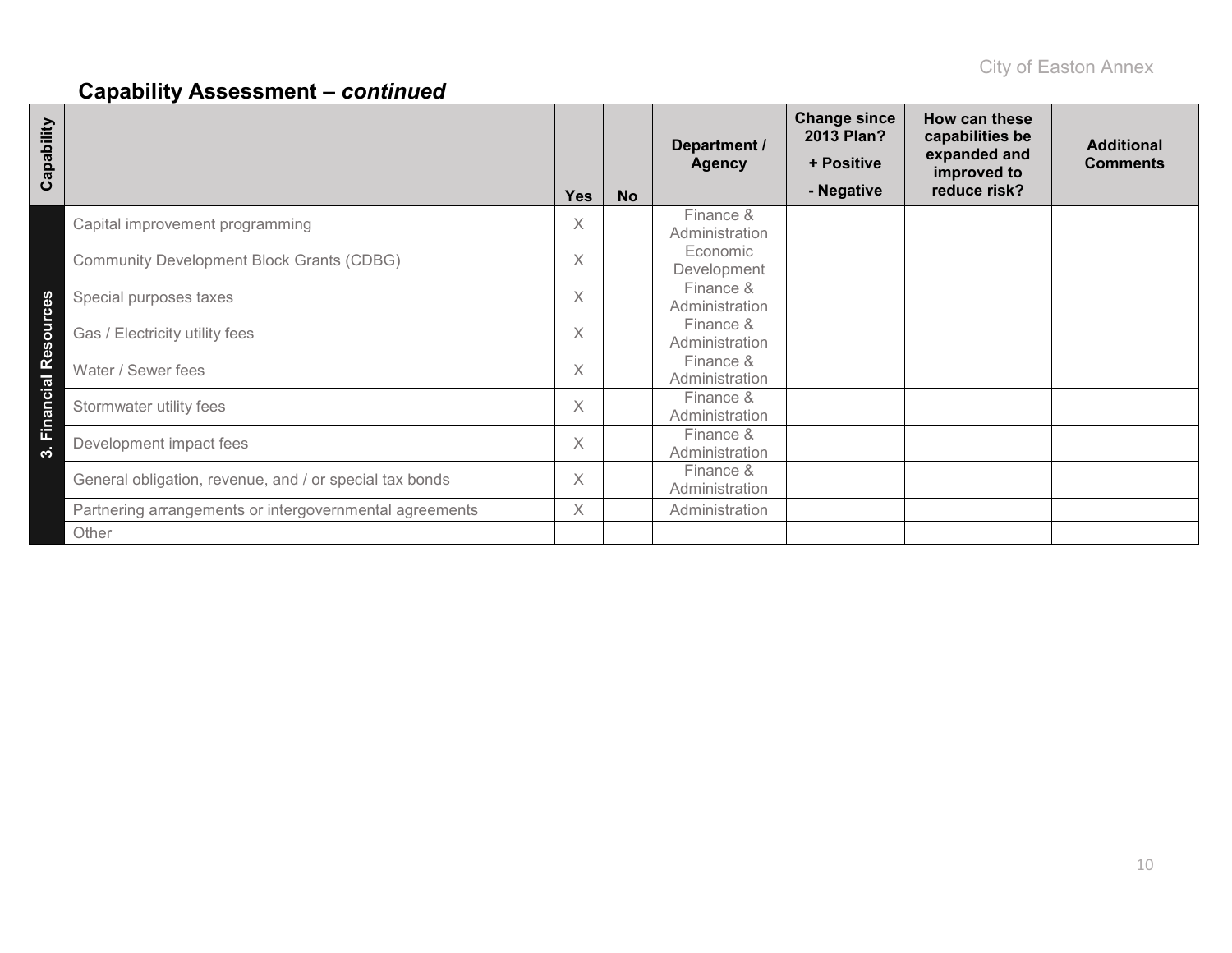| ability<br>$\Omega$<br>त्व<br>ပ | $\checkmark$ Program<br>Organization                                                                                                                              | <b>Yes</b> | <b>No</b> | Department /<br><b>Agency</b> | <b>Change since</b><br>2013 Plan?<br>+ Positive<br>- Negative | How can these<br>capabilities be<br>expanded and<br>improved to<br>reduce risk? | <b>Additional</b><br><b>Comments</b> |
|---------------------------------|-------------------------------------------------------------------------------------------------------------------------------------------------------------------|------------|-----------|-------------------------------|---------------------------------------------------------------|---------------------------------------------------------------------------------|--------------------------------------|
|                                 | <b>Firewise Communities Certification</b>                                                                                                                         |            | X         |                               |                                                               |                                                                                 |                                      |
|                                 | <b>StormReady Certification</b>                                                                                                                                   |            | $\times$  |                               |                                                               |                                                                                 |                                      |
|                                 | Natural disaster or safety-related school programs                                                                                                                | X          |           | Fire                          | New Program                                                   |                                                                                 |                                      |
| <b>Outreach</b><br>න්           | Ongoing public education or information programs such as,<br>responsible water use, fire safety, household preparedness, and<br>environmental education.          | X          |           | Fire                          | New Program                                                   |                                                                                 |                                      |
| ation                           | Public-private partnership initiatives addressing disaster related<br>issues.                                                                                     |            | $\times$  |                               |                                                               |                                                                                 |                                      |
| Educ<br>$\vec{r}$               | Local citizen groups or non-profit organizations focused on<br>environmental protection, emergency preparedness, access and<br>functional needs populations, etc. | X          |           | <b>Nurture Nature</b>         | New program<br>for<br>Environmental<br>Education              | They are studying<br><b>City Vulnerability</b>                                  |                                      |
|                                 | Other                                                                                                                                                             |            |           |                               |                                                               |                                                                                 |                                      |

| Ξ                  |                                |         | <b>Degree of Capability</b> |      | Change since the 2013 Hazard<br><b>Mitigation Plan?</b> | <b>Additional Comments</b> |  |
|--------------------|--------------------------------|---------|-----------------------------|------|---------------------------------------------------------|----------------------------|--|
| <del>ہ</del> ے     |                                | Limited | <b>Moderate</b>             | High | If so, how?                                             |                            |  |
| だ                  | <b>Planning and Regulatory</b> |         | Χ                           |      |                                                         |                            |  |
| ှစ<br>Self         | Administrative and Technical   |         | Χ                           |      |                                                         |                            |  |
| sessi<br><b>LO</b> | Financial                      |         | X                           |      |                                                         |                            |  |
|                    | <b>Education and Outreach</b>  |         | X                           |      |                                                         |                            |  |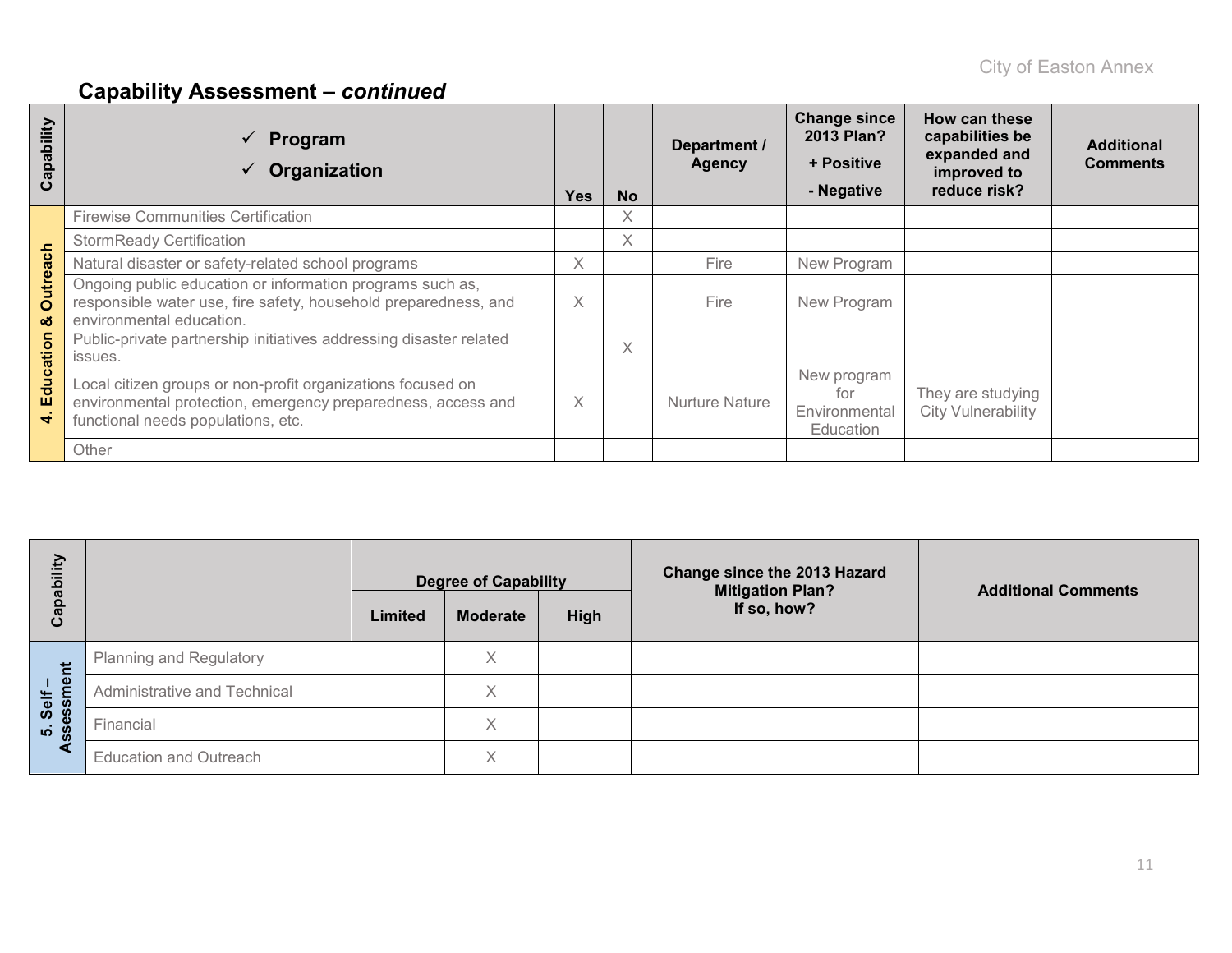### **Known or Anticipated Future Development / Redevelopment**

| Development /<br><b>Property Name</b> | Type of Development | <b>Number of Structures</b> | <b>Location</b> | <b>Known Hazard Zone</b> | <b>Description / Status</b> |
|---------------------------------------|---------------------|-----------------------------|-----------------|--------------------------|-----------------------------|
|                                       |                     |                             |                 |                          |                             |

### **Natural & Non-Natural Event History Specific to City of Easton**

| Type of Event and Date(s)               | <b>FEMA Disaster #</b><br>(if applicable) | Local Damage(s) or Loss(es)                                                |
|-----------------------------------------|-------------------------------------------|----------------------------------------------------------------------------|
| Pennsylvania COVID-19 Pandemic - 1/2020 | DR-4506-PA                                | Emergency protective measure to combat COVID-19 Pandemic.                  |
| Remnants of Hurricane Ida               | <b>DR-4618-PA</b>                         | Assistance to eligible individuals and families affected by this disaster. |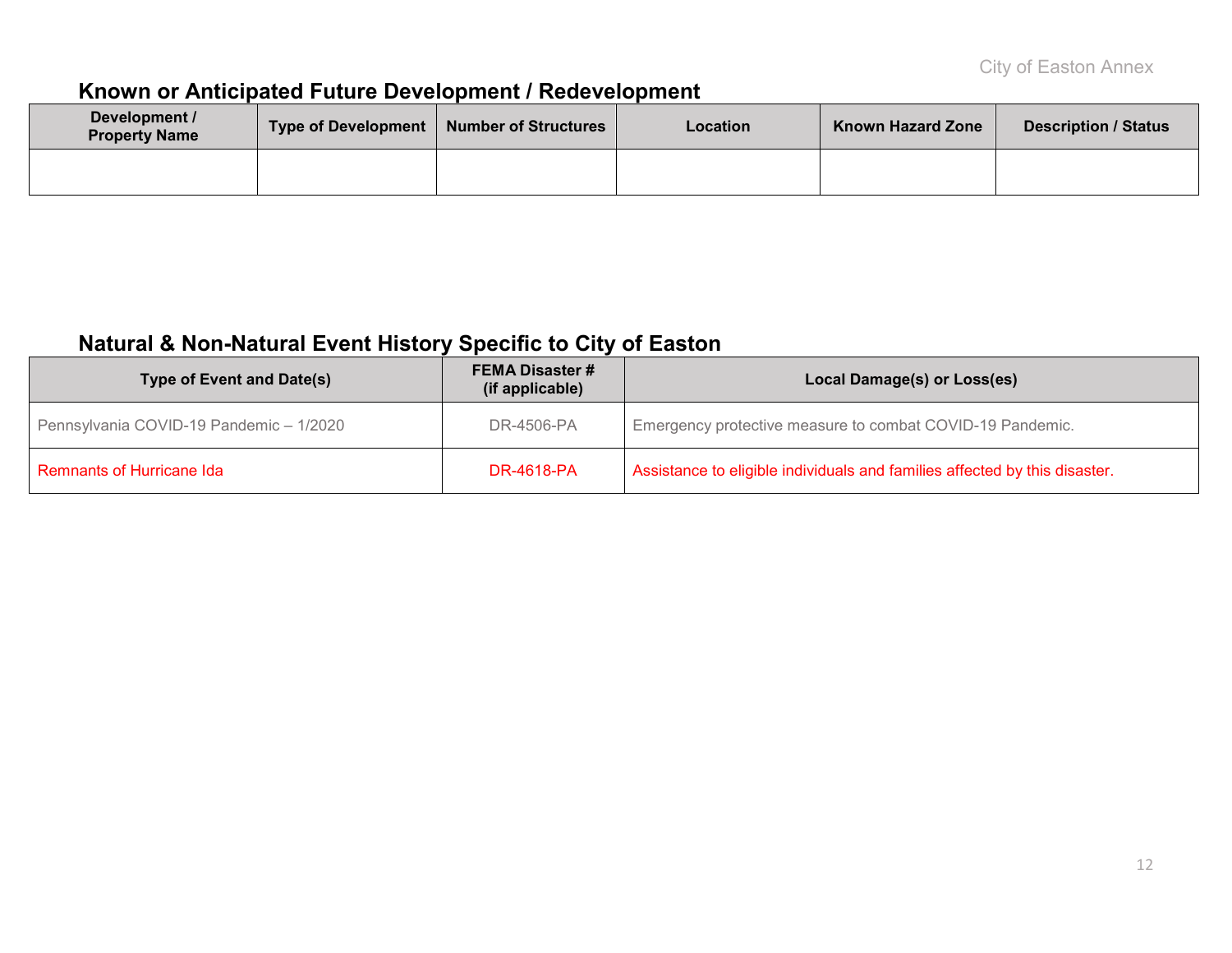# **2013 Municipal Action Plan Status**

|                         |                                                                                                                                                                                                                                                                                                                                                                                                                                                                                                                  |                        |                            | <b>Status</b> |           |              |                            |
|-------------------------|------------------------------------------------------------------------------------------------------------------------------------------------------------------------------------------------------------------------------------------------------------------------------------------------------------------------------------------------------------------------------------------------------------------------------------------------------------------------------------------------------------------|------------------------|----------------------------|---------------|-----------|--------------|----------------------------|
|                         | <b>Existing Mitigation Action</b><br>(from 2013 Hazard Mitigation Plan)                                                                                                                                                                                                                                                                                                                                                                                                                                          | No Progress<br>Unknown | Progress<br>$\blacksquare$ | Continuous    | Completed | Discontinued | <b>Additional Comments</b> |
|                         | Dam removals from Bushkill Creek                                                                                                                                                                                                                                                                                                                                                                                                                                                                                 |                        |                            | X             |           |              |                            |
| $\overline{2}$          | Retrofit structures located in hazard-prone areas to protect structures from future<br>damage, with repetitive loss and severe repetitive loss properties as priority.<br>Phase 1: Identify appropriate candidates for retrofitting based on cost-<br>effectiveness versus relocation.<br>Phase 2: Where retrofitting is determined to be a viable option, work with<br>property owners toward implementation of that action based on available funding<br>from FEMA and local match availability.               |                        |                            | $\times$      |           |              |                            |
| 3                       | Purchase, or relocate structures located in hazard-prone areas to protect<br>structures from future damage, with repetitive loss and severe repetitive loss<br>properties as priority.<br>Phase 1: Identify appropriate candidates for relocation based on cost-<br>effectiveness versus retrofitting.<br>Phase 2: Where relocation is determined to be a viable option, work with<br>property owners toward implementation of that action based on available funding<br>from FEMA and local match availability. |                        |                            | X             |           |              |                            |
| $\overline{\mathbf{4}}$ | Maintain compliance with and good standing in the NFIP, including adoption and<br>enforcement of floodplain management requirements (e.g., regulating all new<br>and substantially improved construction in Special Hazard Flood Areas),<br>floodplain identification and mapping, and flood insurance outreach to the<br>community.<br>Further, continue to meet and/or exceed the minimum NFIP standards and<br>criteria through the following NFIP-related continued compliance actions<br>identified below.  |                        |                            | $\times$      |           |              |                            |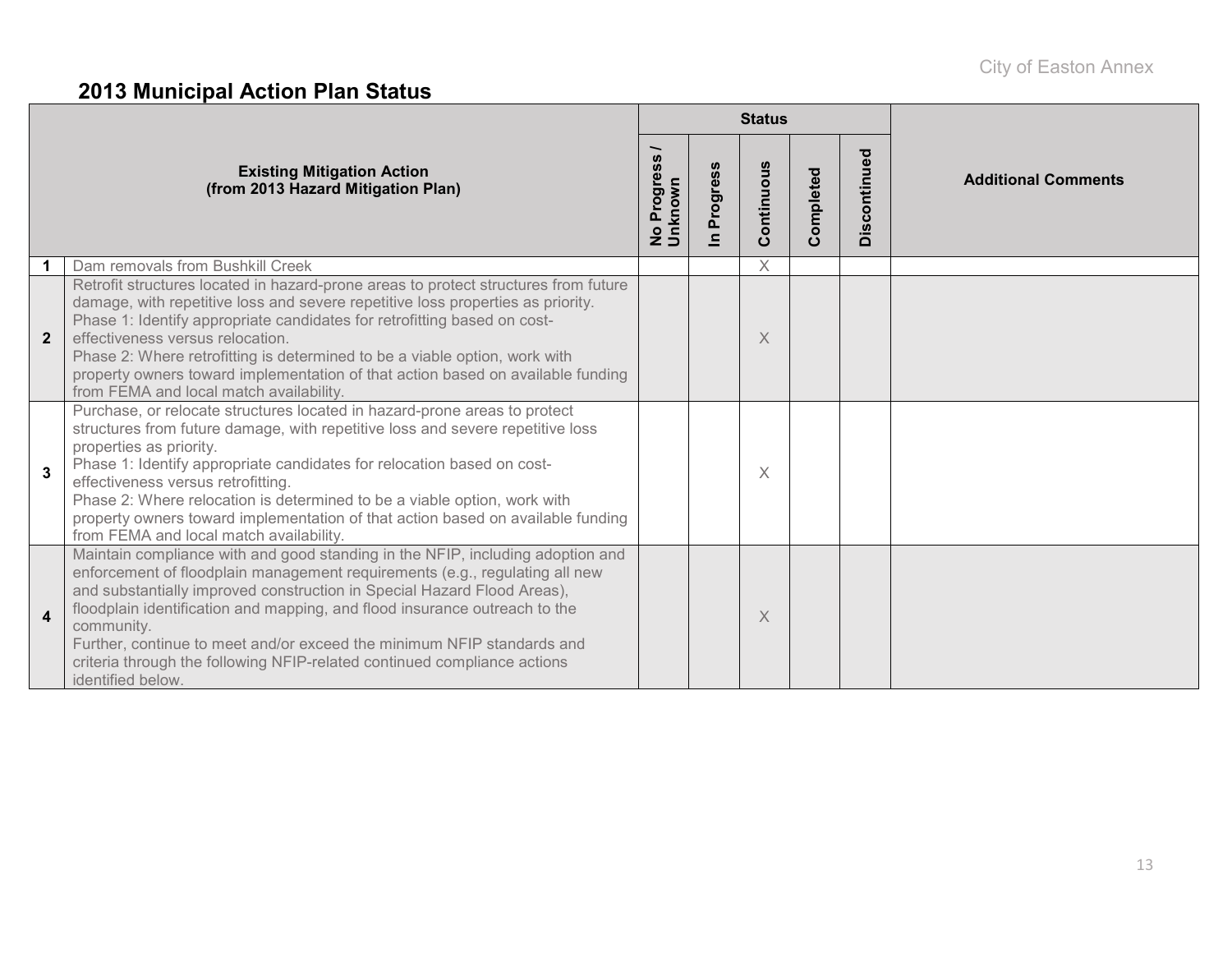# **2013 Municipal Action Plan Status –** *continued*

|                 |                                                                                                                                                                                                                                                                                                                                                                                                                                                                                                                                                                                                                                                                                                                                                                                                                                                                                                                                                                                                                                                       |                          |                            | <b>Status</b> |           |              |                            |
|-----------------|-------------------------------------------------------------------------------------------------------------------------------------------------------------------------------------------------------------------------------------------------------------------------------------------------------------------------------------------------------------------------------------------------------------------------------------------------------------------------------------------------------------------------------------------------------------------------------------------------------------------------------------------------------------------------------------------------------------------------------------------------------------------------------------------------------------------------------------------------------------------------------------------------------------------------------------------------------------------------------------------------------------------------------------------------------|--------------------------|----------------------------|---------------|-----------|--------------|----------------------------|
|                 | <b>Existing Mitigation Action</b><br>(from 2013 Hazard Mitigation Plan)                                                                                                                                                                                                                                                                                                                                                                                                                                                                                                                                                                                                                                                                                                                                                                                                                                                                                                                                                                               | No Progress /<br>Unknown | Progress<br>$\blacksquare$ | Continuous    | Completed | Discontinued | <b>Additional Comments</b> |
| 5               | Conduct and facilitate community and public education and outreach for<br>residents and businesses to include, but not be limited to, the following to<br>promote and effect natural hazard risk reduction:<br>- Provide and maintain links to the HMP website, and regularly post notices on<br>the County/municipal homepage(s) referencing the HMP webpages.<br>- Prepare and distribute informational letters to flood vulnerable property owners<br>and neighborhood associations, explaining the availability of mitigation grant<br>funding to mitigate their properties, and instructing them on how they can learn<br>more and implement mitigation.<br>- Use email notification systems and newsletters to better educate the public on<br>flood insurance, the availability of mitigation grant funding, and personal natural<br>hazard risk reduction measures.<br>- Work with neighborhood associations, civic and business groups to<br>disseminate information on flood insurance and the availability of mitigation grant<br>funding. |                          |                            | $\times$      |           |              |                            |
| 6               | Begin the process to adopt higher regulatory standards to manage flood risk (i.e.<br>increased freeboard, cumulative substantial damage/improvements) and<br>sinkhole risk (e.g., carbonate bedrock standards)                                                                                                                                                                                                                                                                                                                                                                                                                                                                                                                                                                                                                                                                                                                                                                                                                                        |                          |                            | $\times$      |           |              |                            |
| $\overline{7}$  | Determine if a Community Assistance Visit (CAV) or Community Assistance<br>Contact (CAC) is needed, and schedule if needed.                                                                                                                                                                                                                                                                                                                                                                                                                                                                                                                                                                                                                                                                                                                                                                                                                                                                                                                           |                          |                            | $\times$      |           |              |                            |
| 8               | Have designated NFIP Floodplain Administrator (FPA) become a Certified<br>Floodplain Manager through the ASFPM, and pursue relevant continuing<br>education training such as FEMA Benefit-Cost Analysis.                                                                                                                                                                                                                                                                                                                                                                                                                                                                                                                                                                                                                                                                                                                                                                                                                                              |                          |                            |               | $\times$  |              | Completed: January 2017    |
| 9               | Participate in the Community Rating System (CRS) to further manage flood risk<br>and reduce flood insurance premiums for NFIP policyholders. This shall start<br>with the submission to FEMA- DHS of a Letter of Intent to join CRS, followed by<br>the completion and submission of an application to the program once the<br>community's current compliance with the NFIP is established.                                                                                                                                                                                                                                                                                                                                                                                                                                                                                                                                                                                                                                                           |                          |                            | $\times$      |           |              |                            |
| 10 <sup>°</sup> | Archive elevation certificates<br>Continue to support the implementation, monitoring, maintenance, and updating                                                                                                                                                                                                                                                                                                                                                                                                                                                                                                                                                                                                                                                                                                                                                                                                                                                                                                                                       |                          |                            | $\mathsf X$   |           |              |                            |
| 11              | of this Plan, as defined in Section 7.0                                                                                                                                                                                                                                                                                                                                                                                                                                                                                                                                                                                                                                                                                                                                                                                                                                                                                                                                                                                                               |                          |                            | $\times$      |           |              |                            |
| 12              | Complete the ongoing updates of the Comprehensive Emergency Management<br>Plans                                                                                                                                                                                                                                                                                                                                                                                                                                                                                                                                                                                                                                                                                                                                                                                                                                                                                                                                                                       |                          |                            | X             |           |              |                            |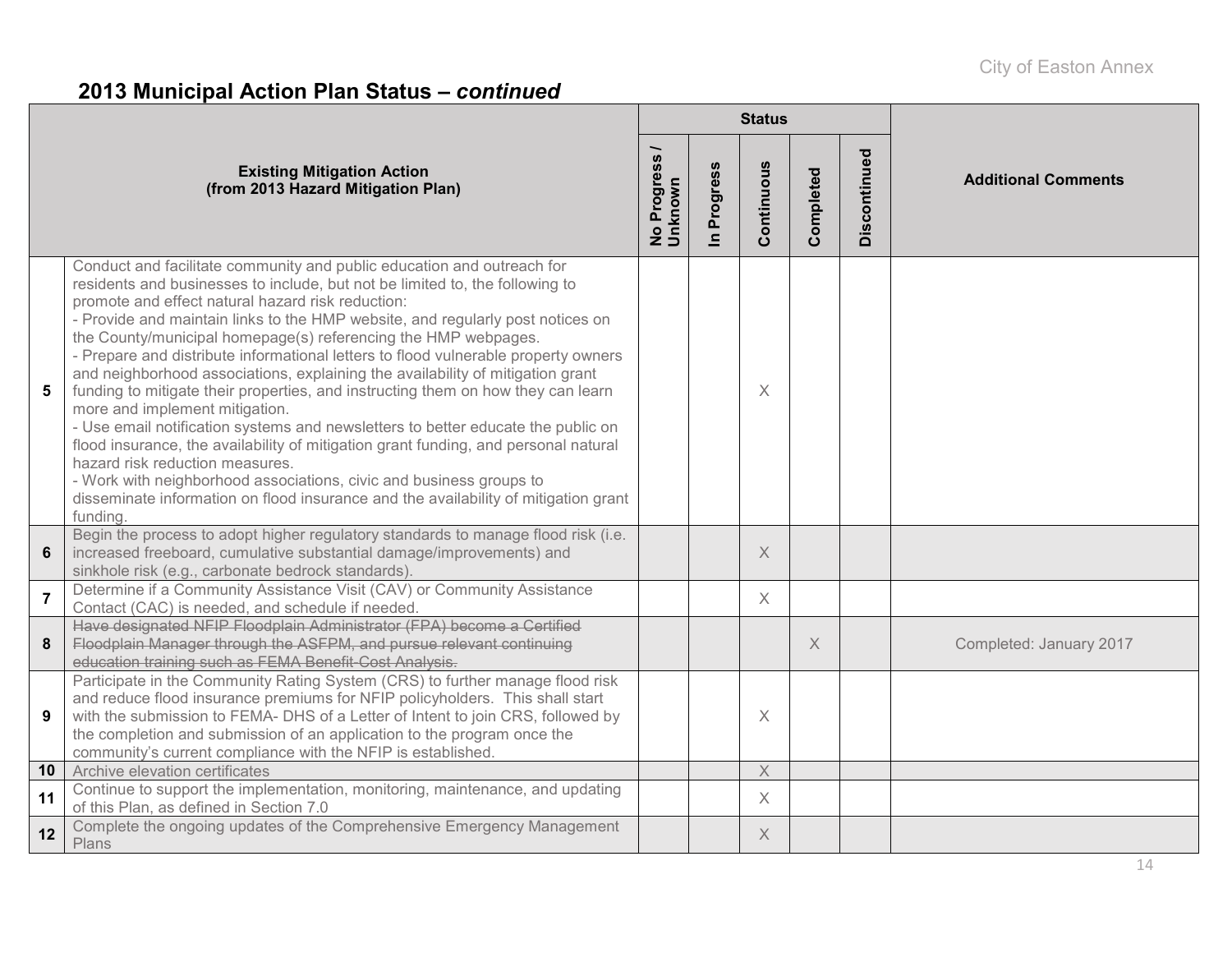#### **2013 Municipal Action Plan Status –** *continued*

|    |                                                                                                                                                                                                                                                                                         |                             |        | <b>Status</b>       |           |        |                            |
|----|-----------------------------------------------------------------------------------------------------------------------------------------------------------------------------------------------------------------------------------------------------------------------------------------|-----------------------------|--------|---------------------|-----------|--------|----------------------------|
|    | <b>Existing Mitigation Action</b><br>(from 2013 Hazard Mitigation Plan)                                                                                                                                                                                                                 | Progre<br>No Prog<br>Unknow | ත<br>ၑ | ٥<br>ntin<br>ō<br>ပ | Completed | $\Box$ | <b>Additional Comments</b> |
| 13 | Create/enhance/maintain mutual aid agreements with neighboring communities<br>for continuity of operations.                                                                                                                                                                             |                             |        | X                   |           |        |                            |
| 14 | Identify and develop agreements with entities that can provide support with<br>FEMA/PEMA paperwork after disasters; qualified damage assessment<br>personnel - Improve post-disaster capabilities - damage assessment;<br>FEMA/PEMA paperwork compilation, submissions, record- keeping |                             |        |                     |           |        |                            |
| 15 | Work with regional agencies (i.e. County and PEMA) to help develop damage<br>assessment capabilities at the local level through such things as training<br>programs, certification of qualified individuals (e.g., code officials, floodplain<br>managers, engineers).                  |                             |        | $\checkmark$<br>∧   |           |        |                            |

#### **Notes:**

**1.** Actions not carried through to the 2018 Action Plan are so noted.

**2.** To maintain National Flood Insurance Program (NFIP) compliance, actions related to the NFIP were carried through to the 2018 Action Plan even if identified by the municipality as completed.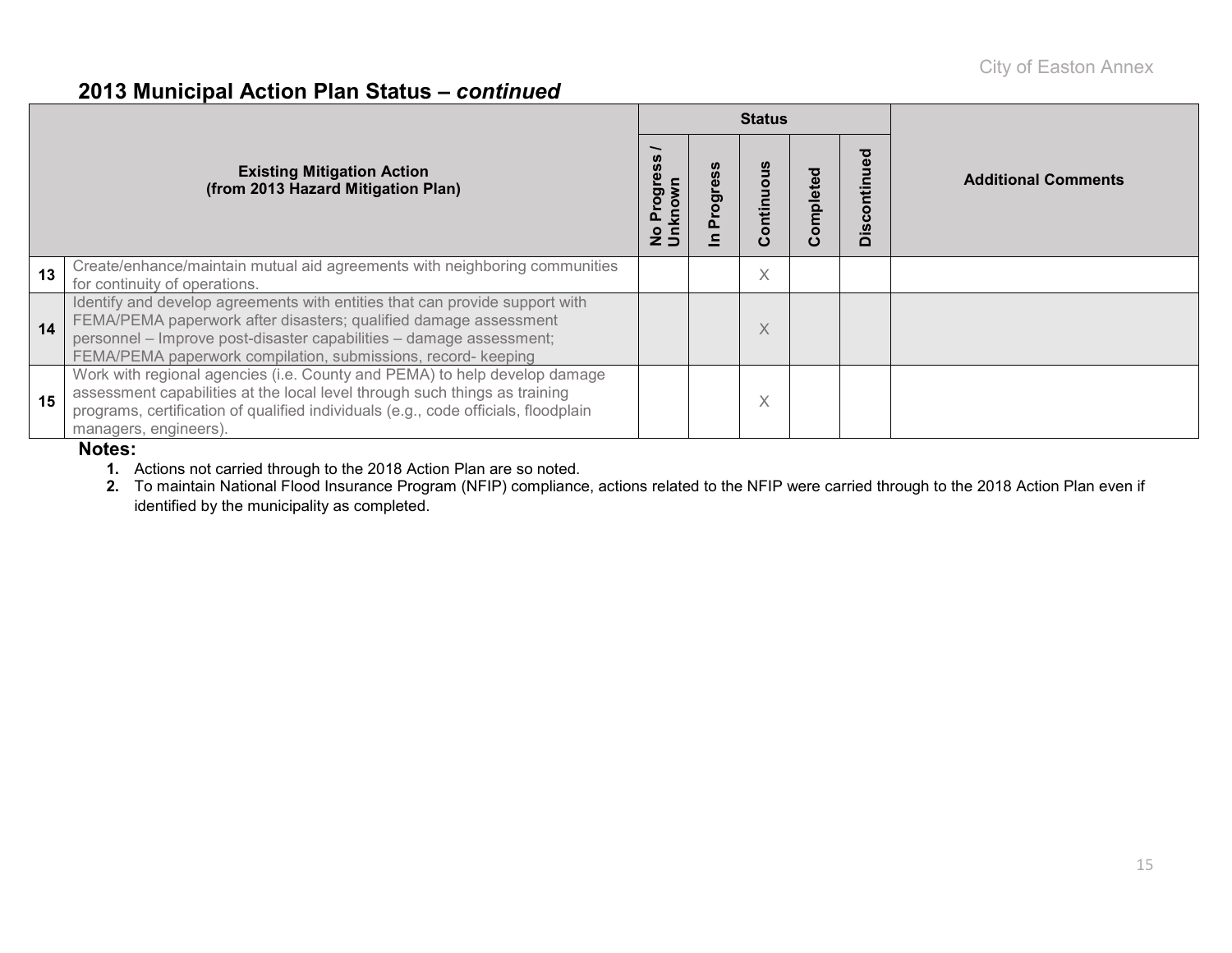# **2018 Mitigation Action Plan**

|                | <b>Mitigation Action</b>                                                                                                                                                                                                                                                                                                                                                                                                                                                                                                                                                                                                                                                                                                                           | <b>Mitigation</b><br><b>Technique</b><br>Category | Hazard(s)<br><b>Addressed</b>                  | <b>Priority</b><br>(H/M/L) | <b>Estimated</b><br><b>Cost</b> | <b>Potential</b><br><b>Funding</b>                                                                                  | <b>Lead Agency</b><br>/ Department                                                                                           | Implementation<br><b>Schedule</b>      | <b>Applies to</b><br>New and / or<br><b>Existing</b><br><b>Structures</b> |
|----------------|----------------------------------------------------------------------------------------------------------------------------------------------------------------------------------------------------------------------------------------------------------------------------------------------------------------------------------------------------------------------------------------------------------------------------------------------------------------------------------------------------------------------------------------------------------------------------------------------------------------------------------------------------------------------------------------------------------------------------------------------------|---------------------------------------------------|------------------------------------------------|----------------------------|---------------------------------|---------------------------------------------------------------------------------------------------------------------|------------------------------------------------------------------------------------------------------------------------------|----------------------------------------|---------------------------------------------------------------------------|
| 1              | Dam removals from Bushkill Creek                                                                                                                                                                                                                                                                                                                                                                                                                                                                                                                                                                                                                                                                                                                   | Structure &<br>Infrastructure                     | Flood                                          |                            | Medium -<br>High                | <b>FEMA</b><br>Mitigation<br>Grant<br>Programs<br>& Municipal<br>Budget (or<br>Property<br>Owner) for<br>cost share | Engineering /<br>Public Works                                                                                                | Long-term<br>(depending on<br>funding) | Existing                                                                  |
| $\overline{2}$ | Retrofit structures located in hazard-<br>prone areas to protect structures from<br>future damage, with repetitive loss<br>and severe repetitive loss properties<br>as priority. Specifically identified are<br>the following:<br>- Movement of mechanicals to floors<br>above flood elevations<br>- Strict enforcement of statewide<br>building codes<br>- Flood notifications<br>- Post flood assessments<br>Phase 1: Identify appropriate<br>candidates for retrofitting based on<br>cost-effectiveness versus relocation.<br>Phase 2: Where retrofitting is<br>determined to be a viable option,<br>work with property owners toward<br>implementation of that action based<br>on available funding from FEMA and<br>local match availability. | Structure &<br>Infrastructure                     | Flood,<br>Windstorm/<br>Tornado,<br>Earthquake | Medium-<br>High            | High                            | <b>FEMA</b><br>Mitigation<br>Grant<br>Programs<br>& Municipal<br>Budget (or<br>property<br>owner) for<br>cost share | Municipality<br>(via Municipal<br>Engineer/NFIP<br>Floodplain<br>Administrator)<br>with support<br>from PEMA,<br><b>FEMA</b> | Long-term<br>(depending on<br>funding) | Existing                                                                  |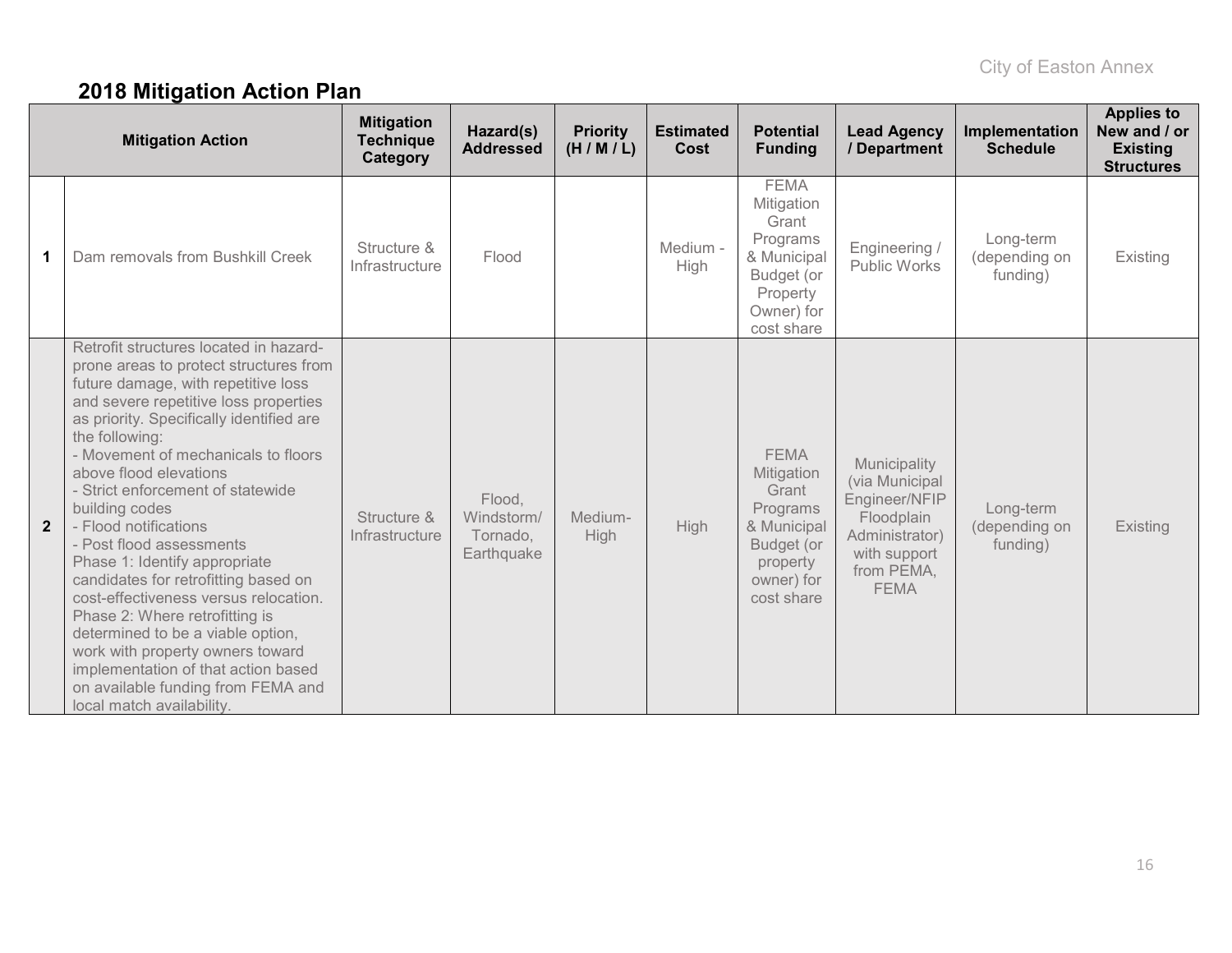|                         | <b>Mitigation Action</b>                                                                                                                                                                                                                                                                                                                                                                                                                                                                                                                                                                                                                                                                                                               | <b>Mitigation</b><br><b>Technique</b><br>Category | Hazard(s)<br><b>Addressed</b> | <b>Priority</b><br>(H/M/L) | <b>Estimated</b><br>Cost | <b>Potential</b><br><b>Funding</b>                                                                                  | <b>Lead Agency</b><br>/ Department                                                                                               | Implementation<br><b>Schedule</b>      | <b>Applies to</b><br>New and / or<br><b>Existing</b><br><b>Structures</b> |
|-------------------------|----------------------------------------------------------------------------------------------------------------------------------------------------------------------------------------------------------------------------------------------------------------------------------------------------------------------------------------------------------------------------------------------------------------------------------------------------------------------------------------------------------------------------------------------------------------------------------------------------------------------------------------------------------------------------------------------------------------------------------------|---------------------------------------------------|-------------------------------|----------------------------|--------------------------|---------------------------------------------------------------------------------------------------------------------|----------------------------------------------------------------------------------------------------------------------------------|----------------------------------------|---------------------------------------------------------------------------|
| 3                       | Purchase, or relocate structures<br>located in hazard-prone areas to<br>protect structures from future<br>damage, with repetitive loss and<br>severe repetitive loss properties as<br>priority. Specifically identified are the<br>following:<br>- Purchase properties by eminent<br>domain<br>- Acquire blighted properties<br>- Prevent inappropriate re-<br>development through zoning & codes<br>Phase 1: Identify appropriate<br>candidates for relocation based on<br>cost-effectiveness versus retrofitting.<br>Phase 2: Where relocation is<br>determined to be a viable option,<br>work with property owners toward<br>implementation of that action based<br>on available funding from FEMA and<br>local match availability. | Structure &<br>Infrastructure                     | Flood                         | Medium-<br>High            | High                     | <b>FEMA</b><br>Mitigation<br>Grant<br>Programs<br>& Municipal<br>Budget (or<br>property<br>owner) for<br>cost share | Municipality<br>(via Municipal<br>Engineer/NFIP<br>Floodplain<br>Administrator)<br>with support<br>from PEMA,<br><b>FEMA</b>     | Long-term<br>(depending on<br>funding) | Existing                                                                  |
| $\overline{\mathbf{4}}$ | Maintain compliance with and good-<br>standing in the NFIP including<br>adoption & enforcement of floodplain<br>management requirements (e.g.<br>regulating all new & substantially<br>improved construction in Special<br>Hazard Flood Areas), floodplain<br>identification & mapping, & flood<br>insurance outreach to the community.<br>Further, continue to meet and/or<br>exceed the minimum NFIP standards<br>and criteria through the following<br>NFIP-related continued compliance<br>actions identified below.                                                                                                                                                                                                               | Local plans<br>&<br>Regulations                   | Flood                         | High                       | $Low -$<br>Medium        | Municipal<br><b>Budget</b>                                                                                          | Municipality<br>(via Municipal<br>Engineer/NFIP<br>Floodplain<br>Administrator)<br>with support<br>from PEMA,<br><b>ISO FEMA</b> | Ongoing                                | New &<br>Existing                                                         |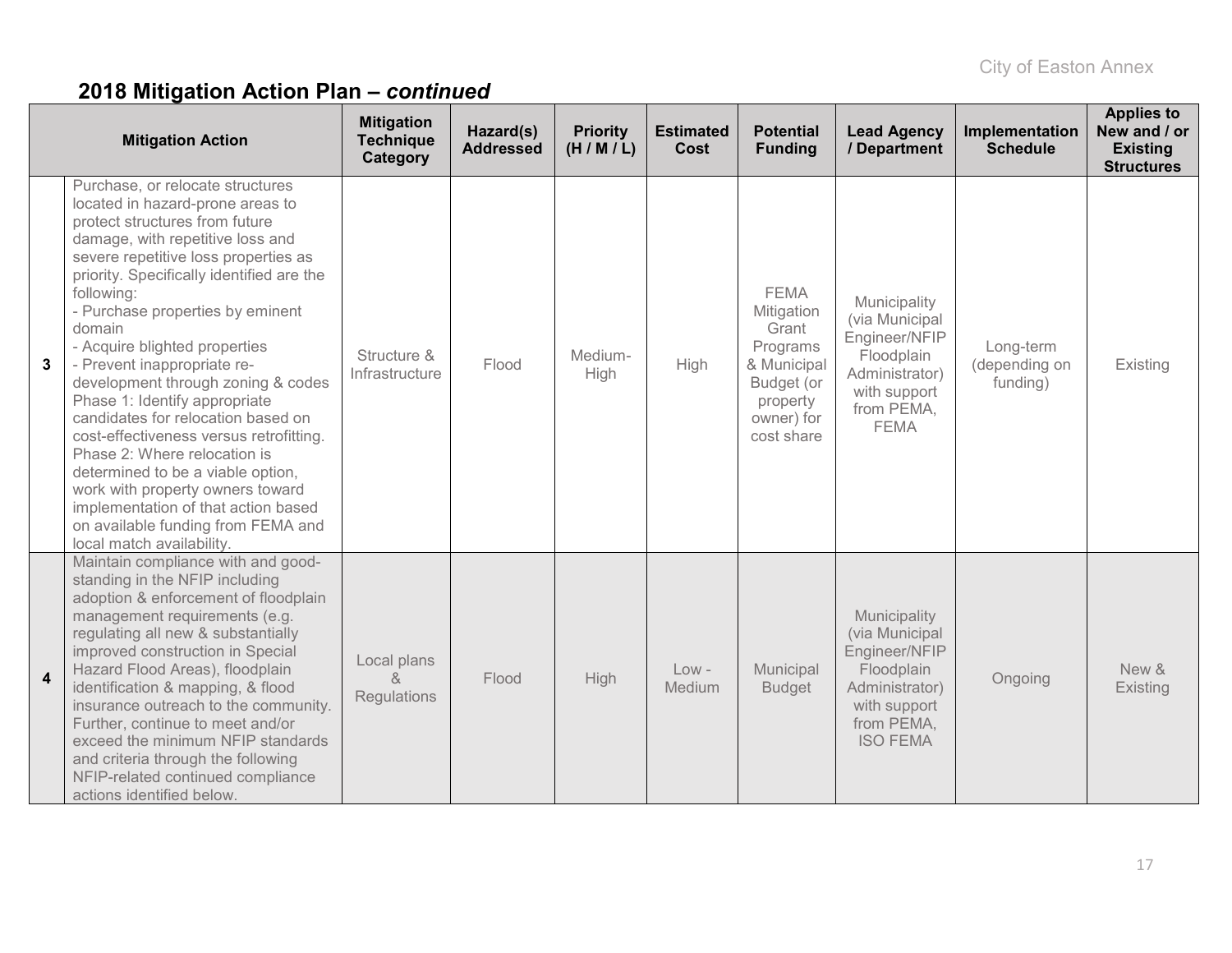|   | <b>Mitigation Action</b>                                                                                                                                                                                                                                                                                                                                                                                                                                                                                                                                                                                                                                                                                                                                                                                                                                                                                                                                                                                                                                                    | <b>Mitigation</b><br><b>Technique</b><br>Category | Hazard(s)<br><b>Addressed</b> | <b>Priority</b><br>(H/M/L) | <b>Estimated</b><br>Cost | <b>Potential</b><br><b>Funding</b> | <b>Lead Agency</b><br>/ Department                                                                                           | Implementation<br><b>Schedule</b> | <b>Applies to</b><br>New and / or<br><b>Existing</b><br><b>Structures</b> |
|---|-----------------------------------------------------------------------------------------------------------------------------------------------------------------------------------------------------------------------------------------------------------------------------------------------------------------------------------------------------------------------------------------------------------------------------------------------------------------------------------------------------------------------------------------------------------------------------------------------------------------------------------------------------------------------------------------------------------------------------------------------------------------------------------------------------------------------------------------------------------------------------------------------------------------------------------------------------------------------------------------------------------------------------------------------------------------------------|---------------------------------------------------|-------------------------------|----------------------------|--------------------------|------------------------------------|------------------------------------------------------------------------------------------------------------------------------|-----------------------------------|---------------------------------------------------------------------------|
| 5 | Conduct & facilitate community &<br>public education & outreach for<br>residents & businesses to include,<br>but not be limited to, the following to<br>promote & effect natural hazard risk<br>reduction:<br>- Provide & maintain links to the HMP<br>website, & regularly post notices on<br>the County/municipal homepage(s)<br>referencing the HMP webpages.<br>- Prepare & distribute informational<br>letters to flood vulnerable property<br>owners & neighborhood associations,<br>explaining the availability of mitigation<br>grant funding to mitigate their<br>properties, & instructing them on how<br>they can learn more and implement<br>mitigation.<br>- Use email notification systems and<br>newsletters to better educate the<br>public on flood insurance, the<br>availability of mitigation grant funding,<br>and personal natural hazard risk<br>reduction measures.<br>- Work with neighborhood<br>associations, civic and business<br>groups to disseminate information on<br>flood insurance and the availability of<br>mitigation grant funding. | Education<br>& Awareness                          | All Hazards                   | High                       | Low-<br>Medium           | Municipal<br><b>Budget</b>         | Municipality<br>with support<br>from Planning<br>Partners,<br>PEMA, FEMA                                                     | Short-term                        | N/A                                                                       |
| 6 | Begin and/or continue the process to<br>adopt higher regulatory standards to<br>manage flood risk (i.e. increased<br>freeboard, cumulative substantial<br>damage/improvements).                                                                                                                                                                                                                                                                                                                                                                                                                                                                                                                                                                                                                                                                                                                                                                                                                                                                                             | Local plans<br>$\delta$<br>Regulations            | Flood                         | High                       | Low                      | Municipal<br><b>Budget</b>         | Municipality<br>(via Municipal<br>Engineer/NFIP<br>Floodplain<br>Administrator)<br>with support<br>from PEMA,<br><b>FEMA</b> | Short-term                        | New &<br>Existing                                                         |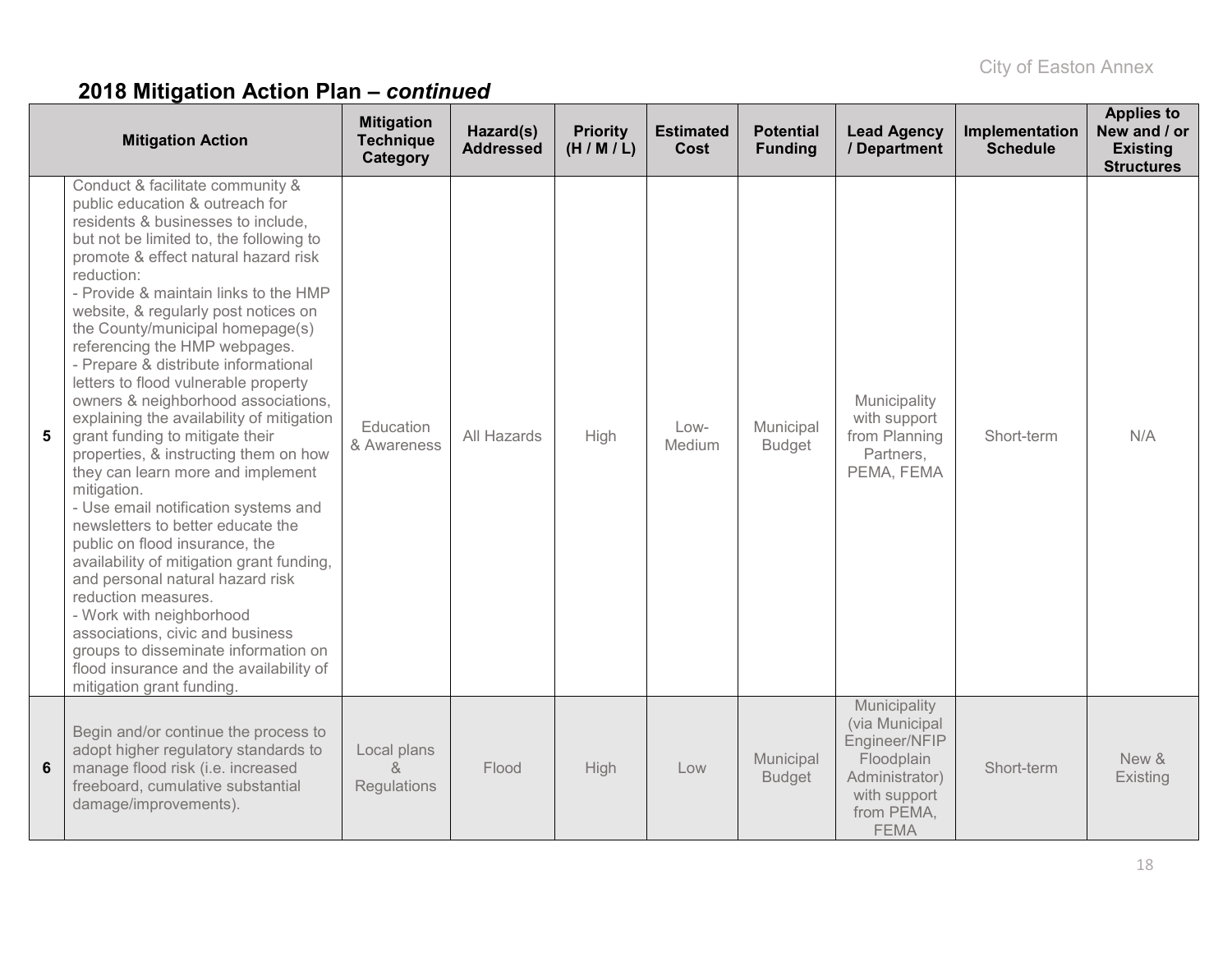|                | <b>Mitigation Action</b>                                                                                                                                                                                                                                                                                                                                                                                      | <b>Mitigation</b><br><b>Technique</b><br>Category | Hazard(s)<br><b>Addressed</b> | <b>Priority</b><br>(H/M/L) | <b>Estimated</b><br><b>Cost</b>           | <b>Potential</b><br><b>Funding</b>                                                                        | <b>Lead Agency</b><br>/ Department                                                                                                                                      | Implementation<br><b>Schedule</b>       | <b>Applies to</b><br>New and / or<br><b>Existing</b><br><b>Structures</b> |
|----------------|---------------------------------------------------------------------------------------------------------------------------------------------------------------------------------------------------------------------------------------------------------------------------------------------------------------------------------------------------------------------------------------------------------------|---------------------------------------------------|-------------------------------|----------------------------|-------------------------------------------|-----------------------------------------------------------------------------------------------------------|-------------------------------------------------------------------------------------------------------------------------------------------------------------------------|-----------------------------------------|---------------------------------------------------------------------------|
| $\overline{7}$ | Determine if a Community Assistance<br>Visit (CAV) or Community Assistance<br>Contact (CAC) is needed, and<br>schedule if needed.                                                                                                                                                                                                                                                                             | Local plans<br>$\alpha$<br>Regulations            | Flood                         | Medium                     | Low                                       | Municipal<br><b>Budget</b>                                                                                | <b>NFIP</b><br>Floodplain<br>Administrator<br>with support<br>from PADEP,<br>PEMA, FEMA                                                                                 | Short-term<br>(year 1)                  | N/A                                                                       |
| 8              | Have designated NFIP Floodplain<br>Administrator (FPA) become a<br>Certified Floodplain Manager through<br>the ASFPM and/or pursue relevant<br>continuing education training such as<br>FEMA Benefit-Cost Analysis.                                                                                                                                                                                           | Local plans<br>&<br>Regulations                   | Flood                         | High                       | Low                                       | Municipal<br><b>Budget</b>                                                                                | <b>NFIP</b><br>Floodplain<br>Administrator                                                                                                                              | Short-term<br>(depending on<br>funding) | N/A                                                                       |
| 9              | Participate in the Community Rating<br>System (CRS) to further manage<br>flood risk and reduce flood insurance<br>premiums for NFIP policyholders.<br>This shall start with the submission to<br>FEMA- DHS of a Letter of Intent to<br>join CRS, followed by the completion<br>and submission of an application to<br>the program once the community's<br>current compliance with the NFIP is<br>established. | Local plans<br>&<br>Regulations                   | Flood                         | Medium                     | Low                                       | Municipal<br><b>Budget</b>                                                                                | <b>NFIP</b><br>Floodplain<br>Administrator<br>with support<br>from PADEP,<br>PEMA, FEMA                                                                                 | Short-term<br>(year 1)                  | N/A                                                                       |
| 10             | Obtain and archive elevation<br>certificates for NFIP compliance.                                                                                                                                                                                                                                                                                                                                             | Local plans<br>&<br><b>Regulations</b>            | Flood                         | High                       | Low                                       | Municipal<br><b>Budget</b>                                                                                | <b>NFIP</b><br>Floodplain<br>Administrator                                                                                                                              | Ongoing                                 | N/A                                                                       |
| 11             | Continue to support the<br>implementation, monitoring,<br>maintenance, and updating of this<br>Plan, as defined in Section 7.0                                                                                                                                                                                                                                                                                | All<br>Categories                                 | All Hazards                   | High                       | $Low -$<br>High (for<br>5-year<br>update) | Municipal<br>Budget,<br>possibly<br><b>FEMA</b><br>Mitigation<br>Grant<br>Funding for<br>5-year<br>update | Municipality<br>(via mitigation<br>planning point<br>of contacts) w/<br>support from<br>Planning<br>Partners<br>(through their<br>Points of<br>Contact),<br><b>PEMA</b> | Ongoing                                 | New &<br>Existing                                                         |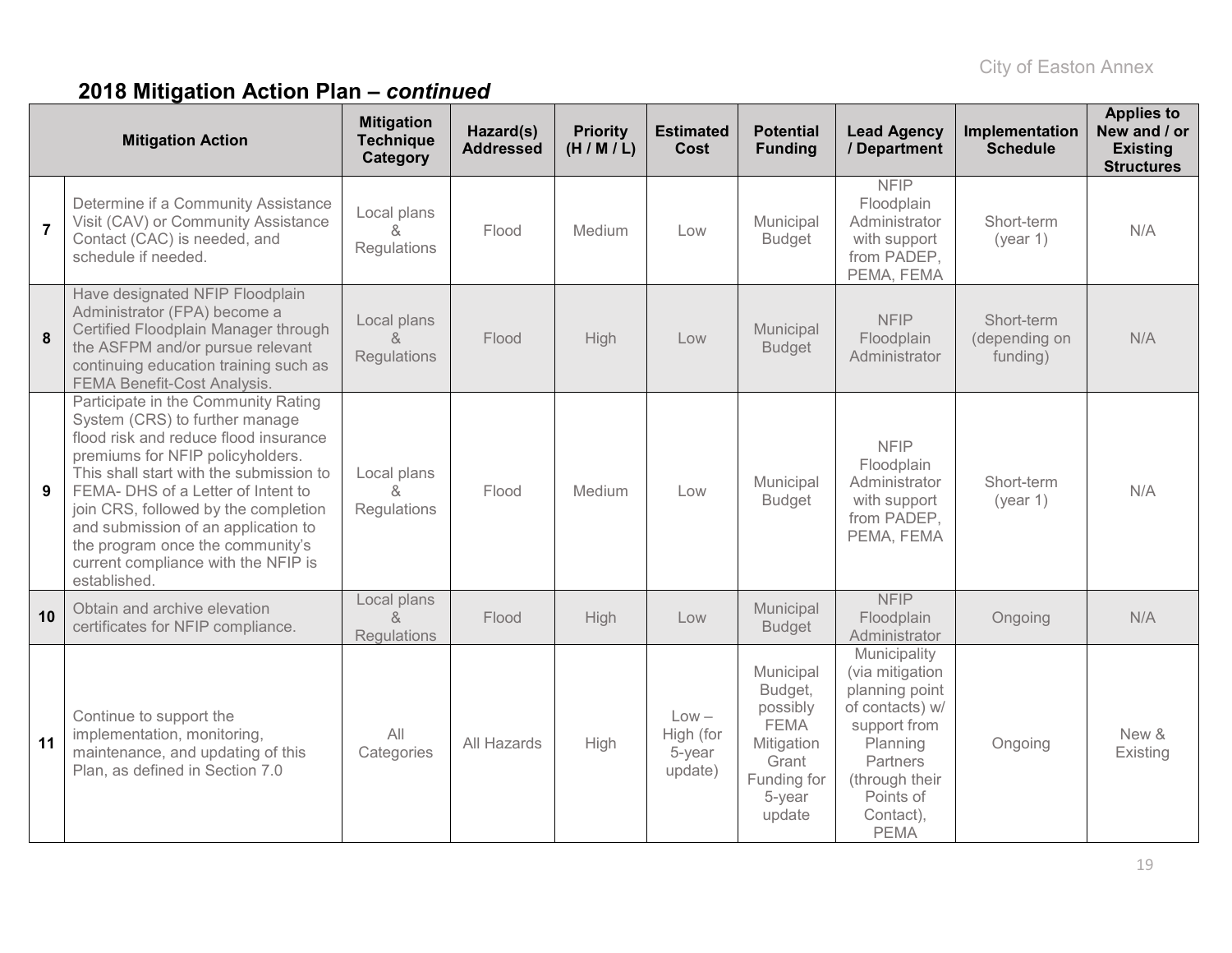|    | <b>Mitigation Action</b>                                                                                                                                                                                                                                                         | <b>Mitigation</b><br><b>Technique</b><br>Category | Hazard(s)<br><b>Addressed</b> | <b>Priority</b><br>(H/M/L) | <b>Estimated</b><br>Cost | <b>Potential</b><br><b>Funding</b>                           | <b>Lead Agency</b><br>/ Department                                                  | Implementation<br><b>Schedule</b>               | <b>Applies to</b><br>New and / or<br><b>Existing</b><br><b>Structures</b> |
|----|----------------------------------------------------------------------------------------------------------------------------------------------------------------------------------------------------------------------------------------------------------------------------------|---------------------------------------------------|-------------------------------|----------------------------|--------------------------|--------------------------------------------------------------|-------------------------------------------------------------------------------------|-------------------------------------------------|---------------------------------------------------------------------------|
| 12 | Complete the ongoing updates of<br>the Comprehensive Emergency<br><b>Management Plans</b>                                                                                                                                                                                        | Local plans<br>$\alpha$<br><b>Regulations</b>     | All Hazards                   | High                       | Low                      | Municipal<br><b>Budget</b>                                   | Municipality<br>with support<br>from PEMA                                           | Ongoing                                         | New &<br>Existing                                                         |
| 13 | Create/enhance/maintain mutual aid<br>agreements with neighboring<br>communities for continuity of<br>operations.                                                                                                                                                                | All<br>Categories                                 | All Hazards                   | High                       | Low                      | Municipal<br><b>Budget</b>                                   | Municipality<br>with support<br>from<br>Surrounding<br>municipalities<br>and County | Ongoing                                         | New &<br>Existing                                                         |
| 14 | Develop and maintain capabilities to<br>process FEMA/PEMA paperwork<br>after disasters; qualified damage<br>assessment personnel - Improve<br>post-disaster capabilities - damage<br>assessment; FEMA/PEMA<br>paperwork compilation,<br>submissions, record keeping.             | Education &<br>Awareness                          | All Hazards                   | Medium                     | Medium                   | Municipal<br><b>Budget</b>                                   | Municipality<br>with support<br>from County,<br>PEMA, FEMA                          | Short-term                                      | N/A                                                                       |
| 15 | Work with regional agencies (i.e.<br>County and PEMA) to help develop<br>damage assessment capabilities at<br>the local level through such things<br>as training programs, certification of<br>qualified individuals (e.g. code<br>officials, floodplain managers,<br>engineers) | Education &<br>Awareness                          | All Hazards                   | Medium                     | Medium                   | Municipal<br>Budget,<br><b>FEMA HMA</b><br>grant<br>programs | Municipality<br>with support<br>from County,<br><b>PEMA</b>                         | Short-, long-<br>term (depending<br>on funding) | N/A                                                                       |
| 16 | PA-611 Bushkill Creek Bridge -<br>Continue to petition state DOT to<br>perform necessary mitigation of<br>bridge                                                                                                                                                                 | Structure &<br>Infrastructure                     | Flood                         | High                       | High                     | <b>State</b><br>Infrastructure<br><b>Budget</b>              | State DOT                                                                           | Long-term<br>(depending on<br>funding)          | Existing                                                                  |
| 17 | Cemetery Bridge - Identify<br>appropriate mitigation, secure<br>funding, implement mitigation project                                                                                                                                                                            | Structure &<br>Infrastructure                     | Flood                         | Medium                     | High                     | Municipal<br>Budget;<br>Grant<br>funding as<br>available     | Engineering /<br>Public Works                                                       | Long-term<br>(depending on<br>funding)          | Existing                                                                  |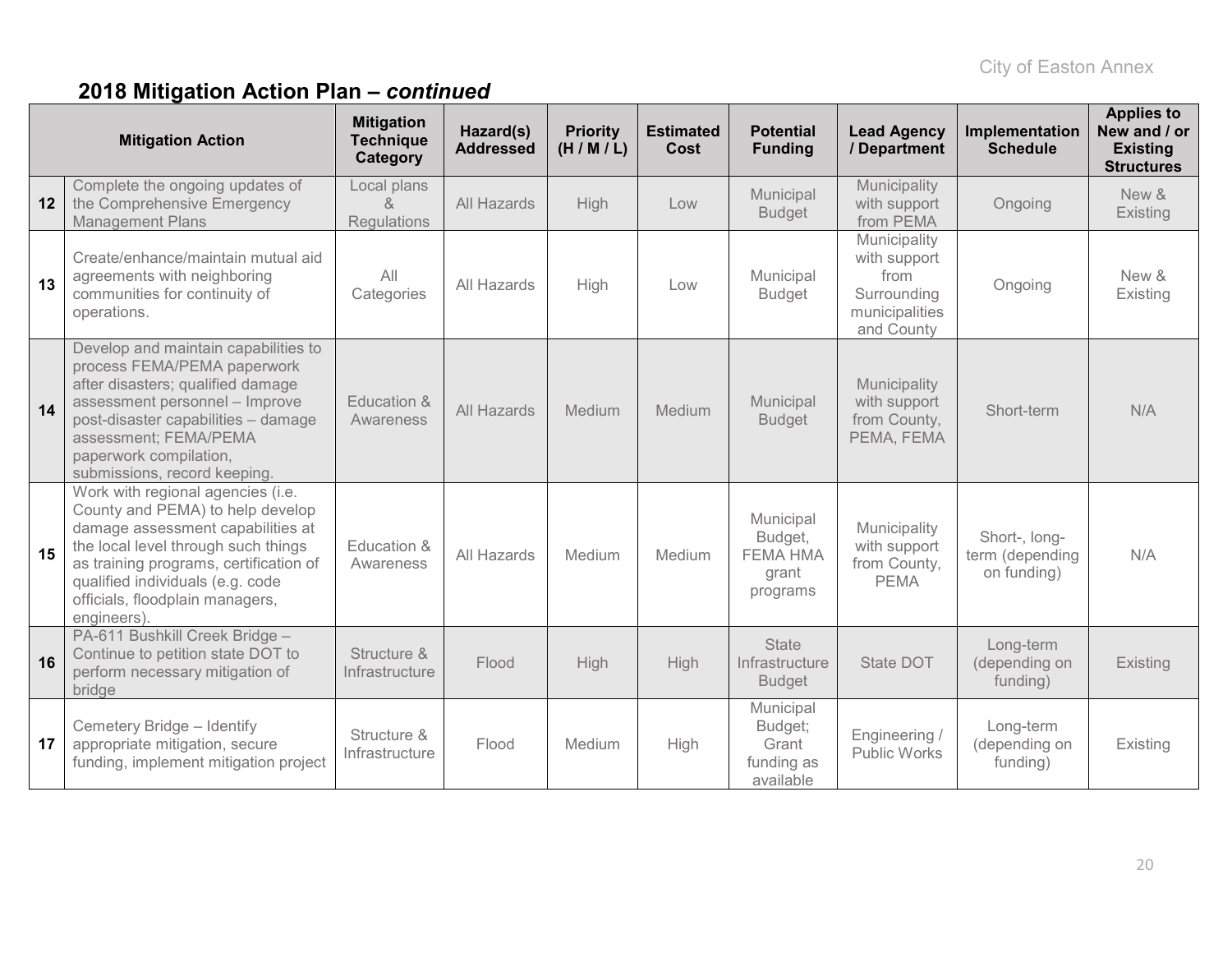| <b>Mitigation Action</b> |                                                                                                                                                                      | <b>Mitigation</b><br><b>Technique</b><br>Category | Hazard(s)<br><b>Addressed</b> | <b>Priority</b><br>(H/M/L) | <b>Estimated</b><br>Cost | <b>Potential</b><br><b>Funding</b>                       | <b>Lead Agency</b><br>/ Department | Implementation<br><b>Schedule</b>      | <b>Applies to</b><br>New and /<br>or Existing<br><b>Structures</b> |
|--------------------------|----------------------------------------------------------------------------------------------------------------------------------------------------------------------|---------------------------------------------------|-------------------------------|----------------------------|--------------------------|----------------------------------------------------------|------------------------------------|----------------------------------------|--------------------------------------------------------------------|
| 18                       | Hugh Moore Park Bridge- Identify<br>appropriate mitigation, secure<br>funding, implement mitigation<br>project                                                       | Structure &<br>Infrastructure                     | Flood                         | <b>Medium</b>              | <b>High</b>              | Municipal<br>Budget;<br>Grant<br>funding as<br>available | Engineering /<br>Public Works      | Long-term<br>(depending on<br>funding) | Existing                                                           |
| 19                       | Glendon Bridge- Identify<br>appropriate mitigation, secure<br>funding, implement mitigation<br>project                                                               | Structure &<br>Infrastructure                     | Flood                         | Medium                     | <b>High</b>              | Municipal<br>Budget;<br>Grant<br>funding as<br>available | Engineering /<br>Public Works      | Long-term<br>(depending on<br>funding) | Existing                                                           |
| <b>20</b>                | <b>Relocate City Services Center</b><br>(500 Bushkill Drive) - currently in<br>Bushkill Creek flood area.<br>Studying feasibility and potential<br>relocation sites. | Structure &<br>Infrastructure                     | Flood                         |                            | <b>High</b>              | Municipal<br>Budget;<br>Grant<br>funding as<br>available | Engineering /<br>Public Works      | Long-term<br>(depending on<br>funding) | <b>Existing</b>                                                    |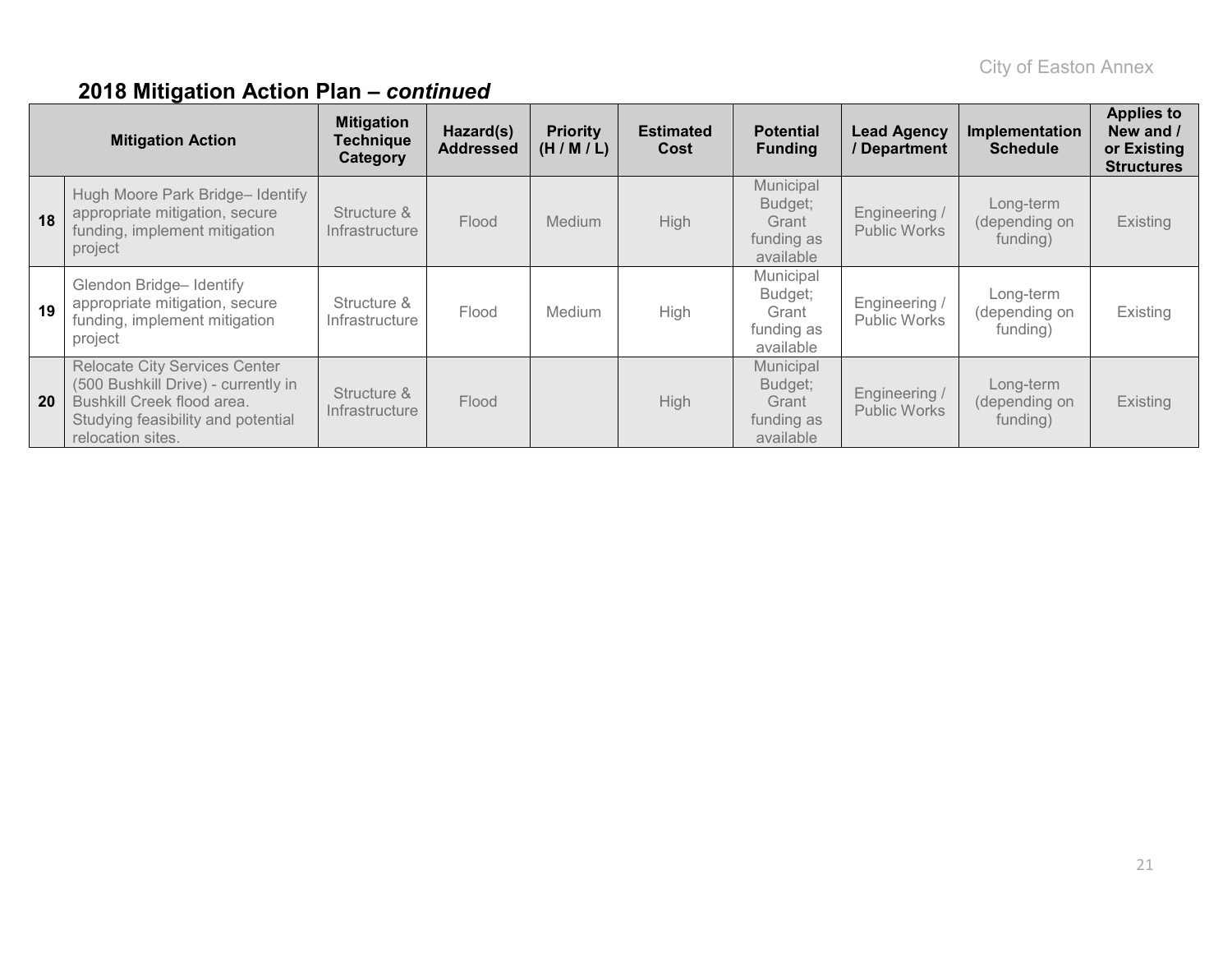| <b>Mitigation Action</b> |                                                                                                                                                                                                                                                                                                                                                                                                                                                                                                                                                                                                                                                          | <b>Mitigation</b><br><b>Technique</b><br>Category | Hazard(s)<br><b>Addressed</b> | <b>Priority</b><br>(H/M/L) | <b>Estimated</b><br>Cost                                                  | <b>Potential</b><br><b>Funding</b>                                                           | <b>Lead Agency</b><br>/ Department | Implementation<br><b>Schedule</b> | <b>Applies to</b><br>New and /<br>or Existing<br><b>Structures</b> |
|--------------------------|----------------------------------------------------------------------------------------------------------------------------------------------------------------------------------------------------------------------------------------------------------------------------------------------------------------------------------------------------------------------------------------------------------------------------------------------------------------------------------------------------------------------------------------------------------------------------------------------------------------------------------------------------------|---------------------------------------------------|-------------------------------|----------------------------|---------------------------------------------------------------------------|----------------------------------------------------------------------------------------------|------------------------------------|-----------------------------------|--------------------------------------------------------------------|
| 21                       | Relocate/elevate homes located<br>in the following flood areas:<br>- 14th Street at Lehigh Drive<br>- Lynn Street<br>- Raspberry Street / Leigh Drive<br>area<br>- Peach Street<br>Implement actions and further<br>mitigate these areas through the<br>following:<br>- Zoning: River Corridor & Other<br>Green Areas (restrictive<br>rezoning); enhanced floodplain<br>requirements;<br>- Codes: Enforcement of<br>regulations per statewide building<br>regulations<br>- Outreach: Proactive outreach in<br>advance (Codes), at times<br>immediately pending (Police/Fire),<br>and following (Codes) flood<br>events; outreach for FEMA map<br>updates | Structure &<br>Infrastructure                     | Flood                         | <b>High</b>                | Low<br>(Enforcement,<br>Outreach);<br>High<br>(Elevation.<br>acquisition) | Municipal<br>Budgets;<br>Grant<br>funding<br>(incl.<br>mitigation<br>grants) as<br>available | Planning;<br>Code<br>Enforcement   | Ongoing                           | Existing                                                           |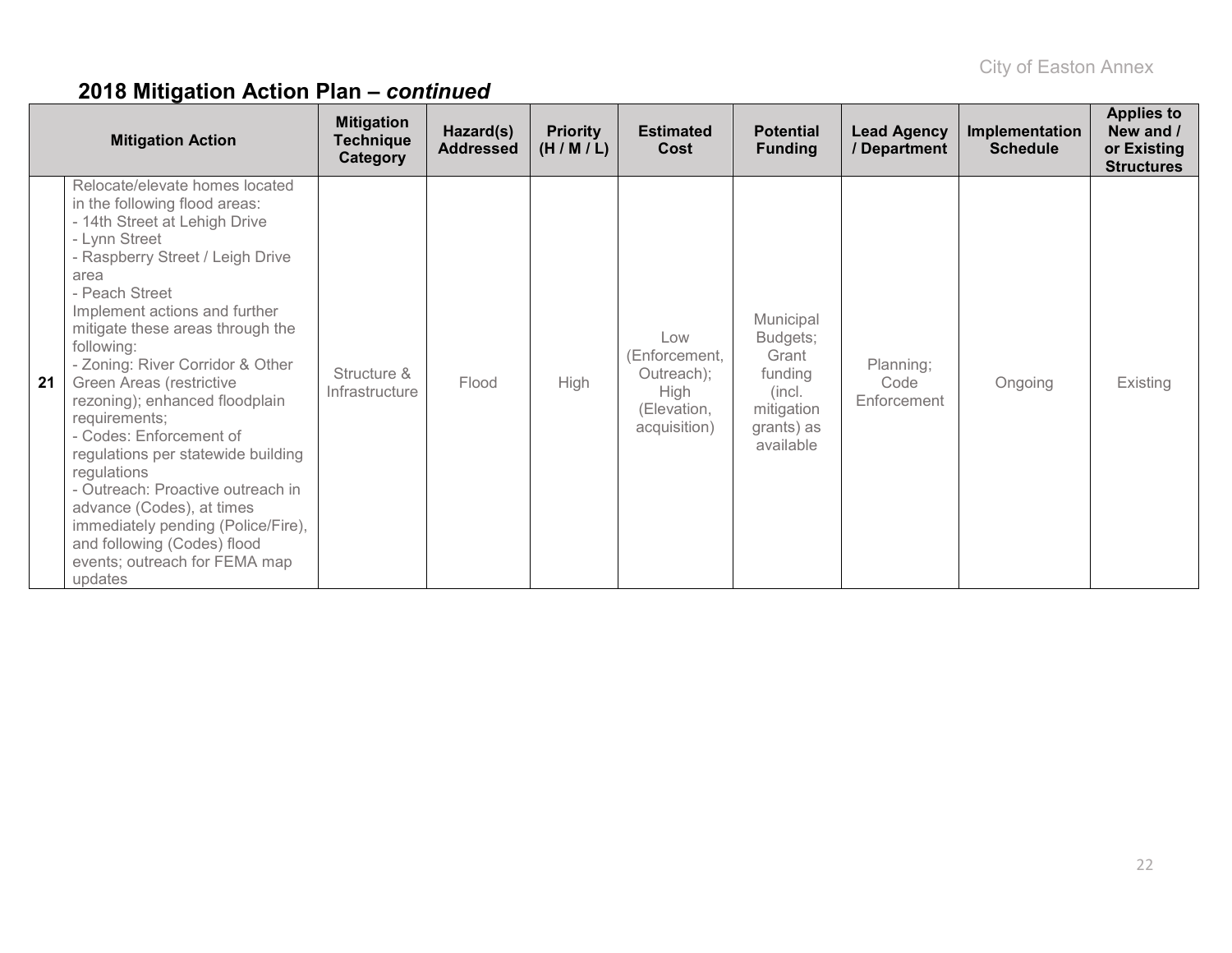| <b>Mitigation Action</b> |                                                                                                                                                                                                                                                                                                                                                                                                                                                                                                                                                      | <b>Mitigation</b><br><b>Technique</b><br>Category | Hazard(s)<br><b>Addressed</b> | <b>Priority</b><br>(H/M/L) | <b>Estimated</b><br>Cost                                                         | <b>Potential</b><br><b>Funding</b>                                                           | <b>Lead Agency</b><br>/ Department | Implementation<br><b>Schedule</b> | <b>Applies to</b><br>New and /<br>or Existing<br><b>Structures</b> |
|--------------------------|------------------------------------------------------------------------------------------------------------------------------------------------------------------------------------------------------------------------------------------------------------------------------------------------------------------------------------------------------------------------------------------------------------------------------------------------------------------------------------------------------------------------------------------------------|---------------------------------------------------|-------------------------------|----------------------------|----------------------------------------------------------------------------------|----------------------------------------------------------------------------------------------|------------------------------------|-----------------------------------|--------------------------------------------------------------------|
| 22                       | Mitigate properties impacted by<br>the Lehigh River in the following<br>areas:<br>- Buttonwood between Raspberry<br>and 14th Street<br>- Winter Street in area of<br>Raspberry and 14th Street<br>Implement actions and further<br>mitigate these areas through the<br>following:<br>- Codes: Enforcement of<br>regulations per statewide building<br>regulations<br>- Outreach: Proactive outreach in<br>advance (Codes), at times<br>immediately pending (Police/Fire),<br>and following (Codes) flood<br>events; outreach for FEMA map<br>updates | Structure &<br>Infrastructure                     | Flood                         | <b>High</b>                | Low<br>(Enforcement,<br>Outreach);<br><b>High</b><br>(Elevation,<br>acquisition) | Municipal<br>Budgets;<br>Grant<br>funding<br>(incl.<br>mitigation<br>grants) as<br>available | Planning;<br>Code<br>Enforcement   | Ongoing                           | Existing                                                           |
| 23                       | Mitigate flooding at Eddyside Park<br>(North Delaware Drive and SR<br>611) through the following:<br>- Zoning: River Corridor & Other<br>Green Areas (restrictive rezoning)<br>- Development: Parks redesigned<br>for flood resilience                                                                                                                                                                                                                                                                                                               | Structure &<br>Infrastructure                     | Flood                         | High                       | Low (Zoning);<br><b>High</b><br>(structural<br>mitigation)                       | Municipal<br>Budgets;<br>Grant<br>funding<br>(incl.<br>mitigation<br>grants) as<br>available | Planning;<br>Code<br>Enforcement   | Ongoing                           | Existing                                                           |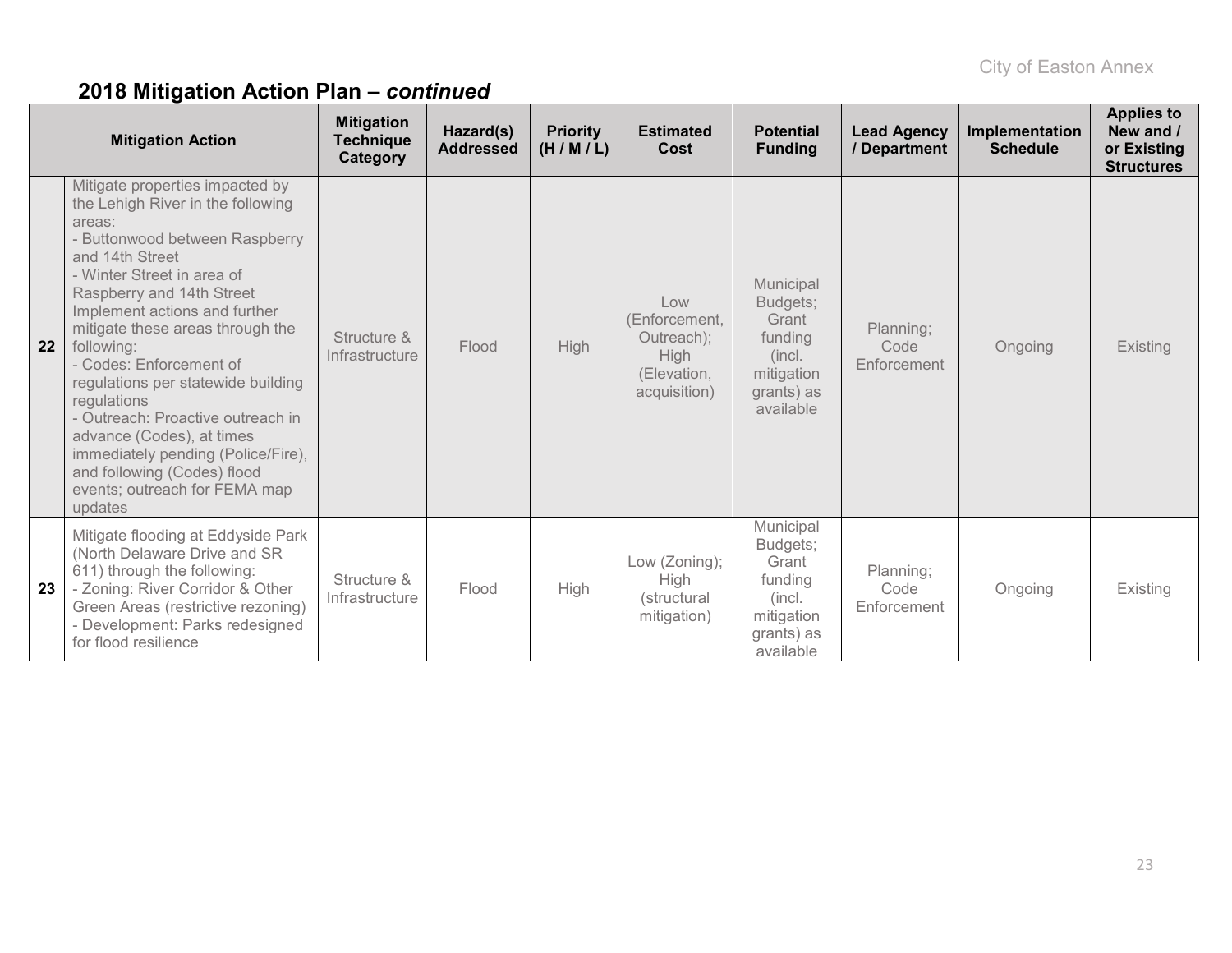|    | <b>Mitigation Action</b>                                                                                                                                                                                                                                                                                                                                                                                                                                                                                                                                                                                                                                                                                                                                     | <b>Mitigation</b><br><b>Technique</b><br>Category | Hazard(s)<br><b>Addressed</b> | <b>Priority</b><br>(H/M/L) | <b>Estimated</b><br>Cost                                                                             | <b>Potential</b><br><b>Funding</b>                                                           | <b>Lead Agency</b><br>/ Department               | Implementation<br><b>Schedule</b> | <b>Applies to</b><br>New and /<br>or Existing<br><b>Structures</b> |
|----|--------------------------------------------------------------------------------------------------------------------------------------------------------------------------------------------------------------------------------------------------------------------------------------------------------------------------------------------------------------------------------------------------------------------------------------------------------------------------------------------------------------------------------------------------------------------------------------------------------------------------------------------------------------------------------------------------------------------------------------------------------------|---------------------------------------------------|-------------------------------|----------------------------|------------------------------------------------------------------------------------------------------|----------------------------------------------------------------------------------------------|--------------------------------------------------|-----------------------------------|--------------------------------------------------------------------|
| 24 | Mitigate flooding from the confluence<br>of the Bushkill Creek and Delaware<br>River in the area of the 100 Block of<br>Bushkill Drive, through the following:<br>- Zoning: River Corridor & Other<br>Green Areas (restrictive rezoning);<br>enhanced floodplain requirements;<br>- Codes: Enforcement of regulations<br>per statewide building regulations<br>- Outreach: Proactive outreach in<br>advance (Codes), at times<br>immediately pending (Police/Fire),<br>and following (Codes) flood events;<br>outreach for FEMA map updates •<br>Future: Studying removal of dams on<br><b>Bushkill Creek</b>                                                                                                                                                | Structure &<br>Infrastructure                     | Flood                         | High                       | Low<br>(Enforcement,<br>Outreach);<br>High<br>(Elevation,<br>acquisition,<br>structural<br>projects) | Municipal<br>Budgets;<br>Grant<br>funding<br>(incl.<br>mitigation<br>grants) as<br>available | Planning;<br>Code<br>Enforcement;<br>Engineering | Ongoing                           | Existing                                                           |
| 25 | Mitigate flooding from the Bushkill<br>Creek and Delaware River to homes<br>and businesses in the area of North<br>Delaware Drive at Bushkill Drive,<br>through the following:<br>- Zoning: River Corridor & Other<br>Green Areas (restrictive rezoning);<br>enhanced floodplain requirements;<br>- Codes: Enforcement of regulations<br>per statewide building regulations<br>- Outreach: Proactive outreach in<br>advance (Codes), at times<br>immediately pending (Police/Fire),<br>and following (Codes) flood events;<br>outreach for FEMA map updates<br>- Development: Active engagement<br>of Lafayette College regarding<br>development of Film & Media<br>Center, and past improvements<br>- Future: Studying removal of dams<br>on Bushkill Creek | Structure &<br>Infrastructure                     | Flood                         | High                       | Low<br>(Enforcement,<br>Outreach);<br>High<br>(Elevation,<br>acquisition,<br>structural<br>projects) | Municipal<br>Budgets;<br>Grant<br>funding<br>(incl.<br>mitigation<br>grants) as<br>available | Planning;<br>Code<br>Enforcement;<br>Engineering | Ongoing                           | Existing                                                           |